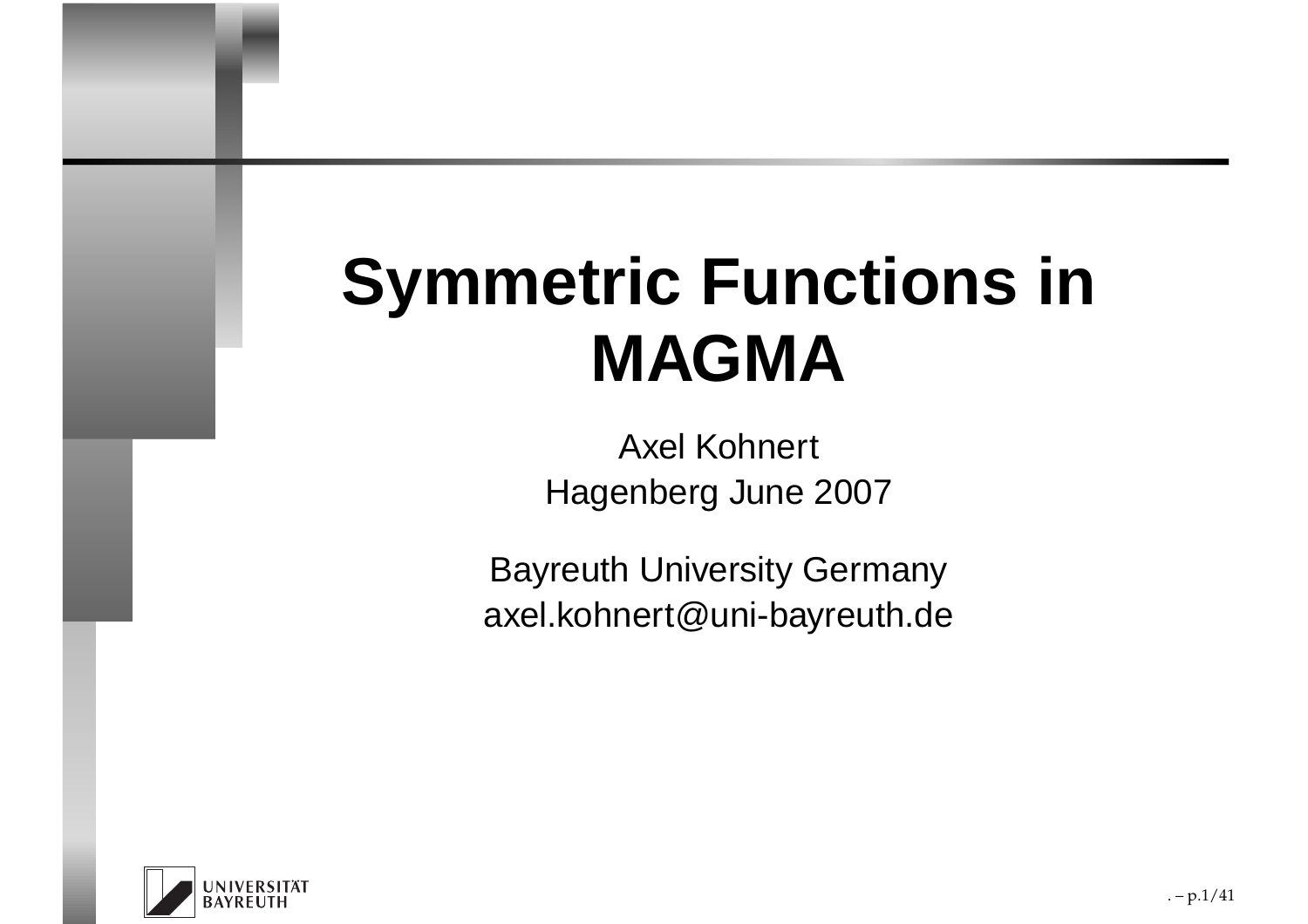### **Overview**

- [Symmetric](#page-2-0) Functions
- $\bullet$ [Multiplication](#page-12-0)
- [Plethysm](#page-25-0)
- [Transition](#page-36-0) Matrices

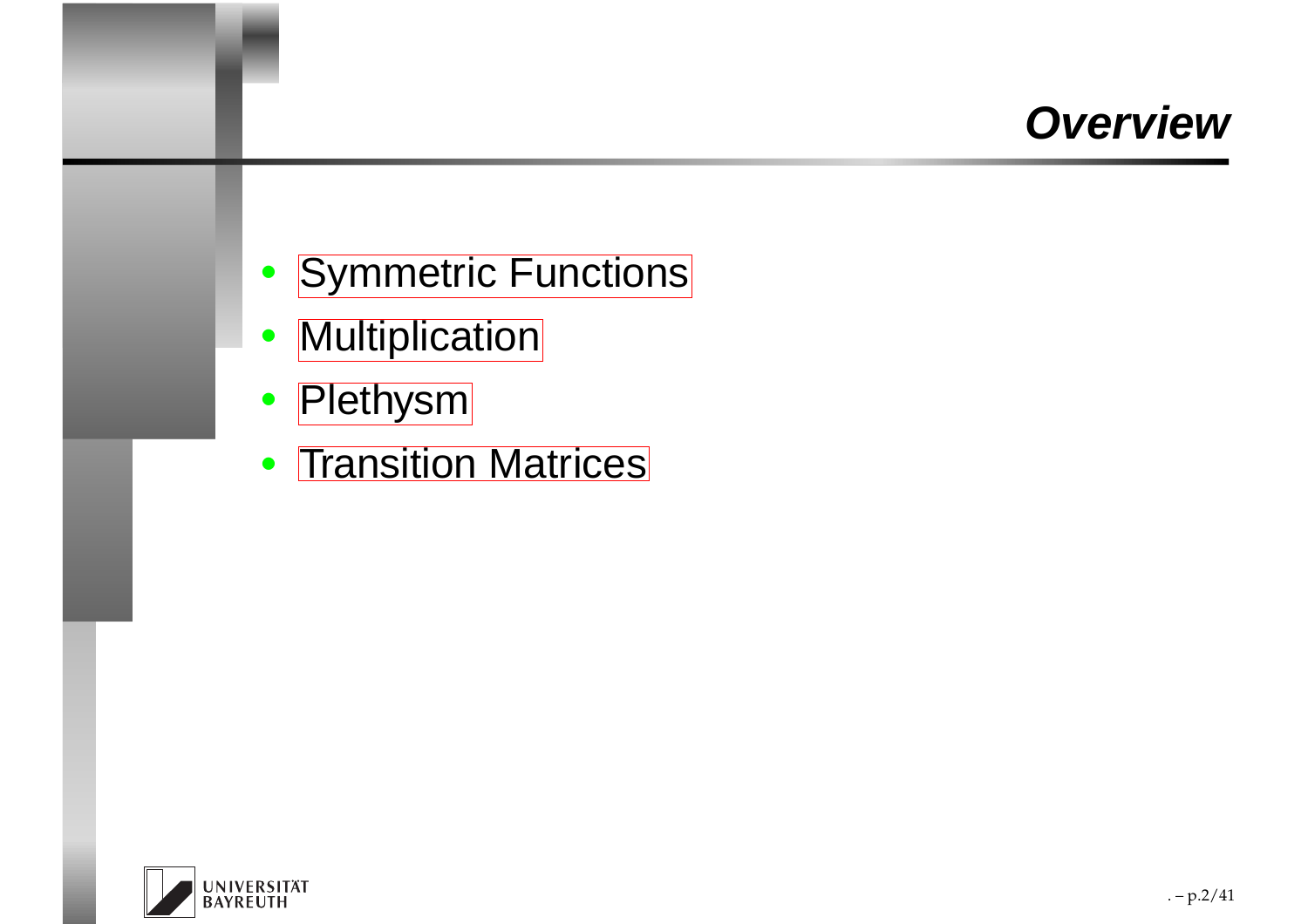#### symmetric polynomial  $f$

- multivariate polynomial:  $f \in \mathbb{Q}[x_1, x_2, x_3, \ldots, x_n]$
- fixpoint of  $Sym_n$  $\frac{n}{\epsilon}$  action on the variables:  $f(x_1, \ldots, x_n) = f(x_{\pi(1)}, \ldots, x_{\pi(n)}) \forall \pi \in Sym$  $\, n \,$

#### symmetric function

• infinite number of variables but finite degree

<span id="page-2-0"></span>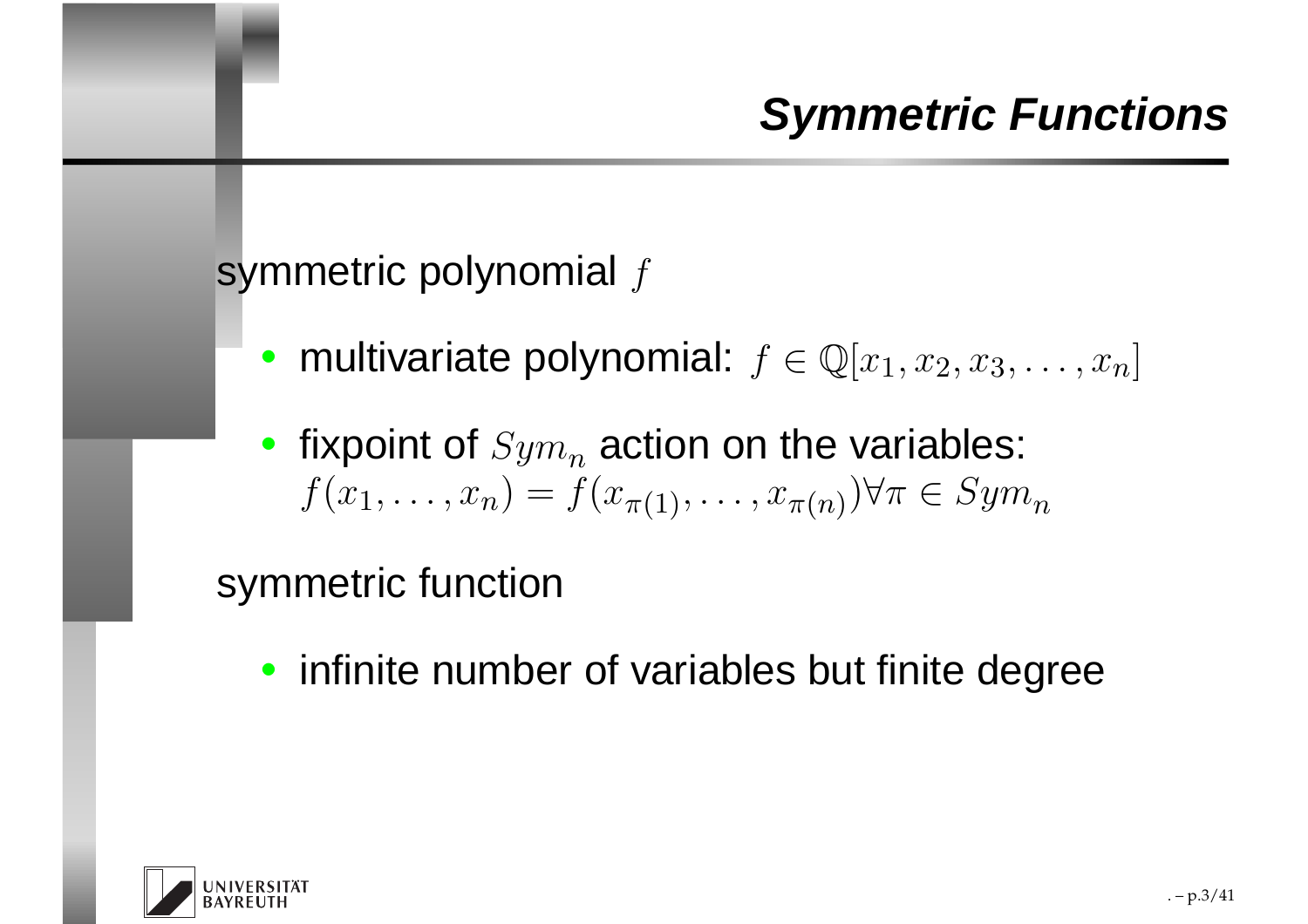#### monomial symmetric function

• orbit of a monomial  $x$ I $\dot{\hspace{0.1cm}}\hspace{0.1cm}\dot{\hspace{0.1cm}}\hspace{0.1cm}:=x$ I $\frac{1}{1}$  $\bar{1}^{\;\scriptscriptstyle 1} x$  $I_{2}%$  2 $\frac{I_2}{2} \ldots$  for  $I \in \mathbb{N}^{\mathbb{N}}$ of finite weight  $=\Sigma I_i$ 

• 
$$
m_I := Sym_N(x^I)
$$

 $\quad \bullet \ \ m_{0,2,0.1}(a,b,c,d) = a$ 2 $a^2b+a$ 2 $ac+a$ 2 $a^2d+ab^2$  $\cdot \cdot \cdot =$  $= Sym$  $_4(b^2$  $^{2}d)$ 

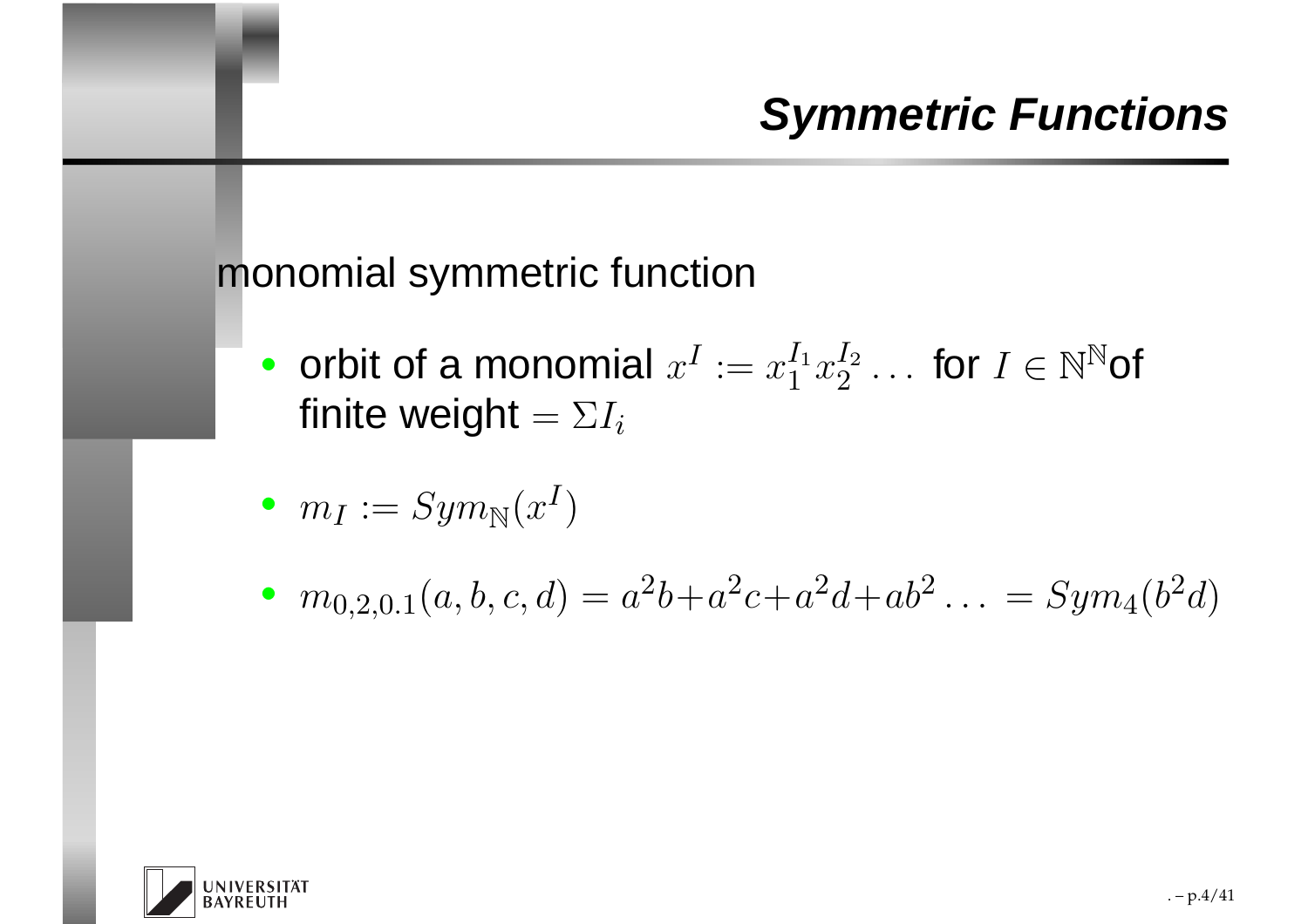$m_I=m_J\iff\ J$  is a permutation of  $I$ 

- $\{m_I|I\text{ is a partition of weight }\leq n\}$  is a basis of the vectorspace of symmetric functions of degree  $\,\leq n\,$
- $\{m_I|I$  is a partition} is a basis of the vectorspace of symmetric functions
- $(1 + a + b + c + ...)$ 2 $^2+b^2$  $\overline{\phantom{a}}^{\scriptscriptstyle\prime}+c$ 2 $h^2 + \ldots$ ) =  $m_2 + m_3 + m_{2,1}$

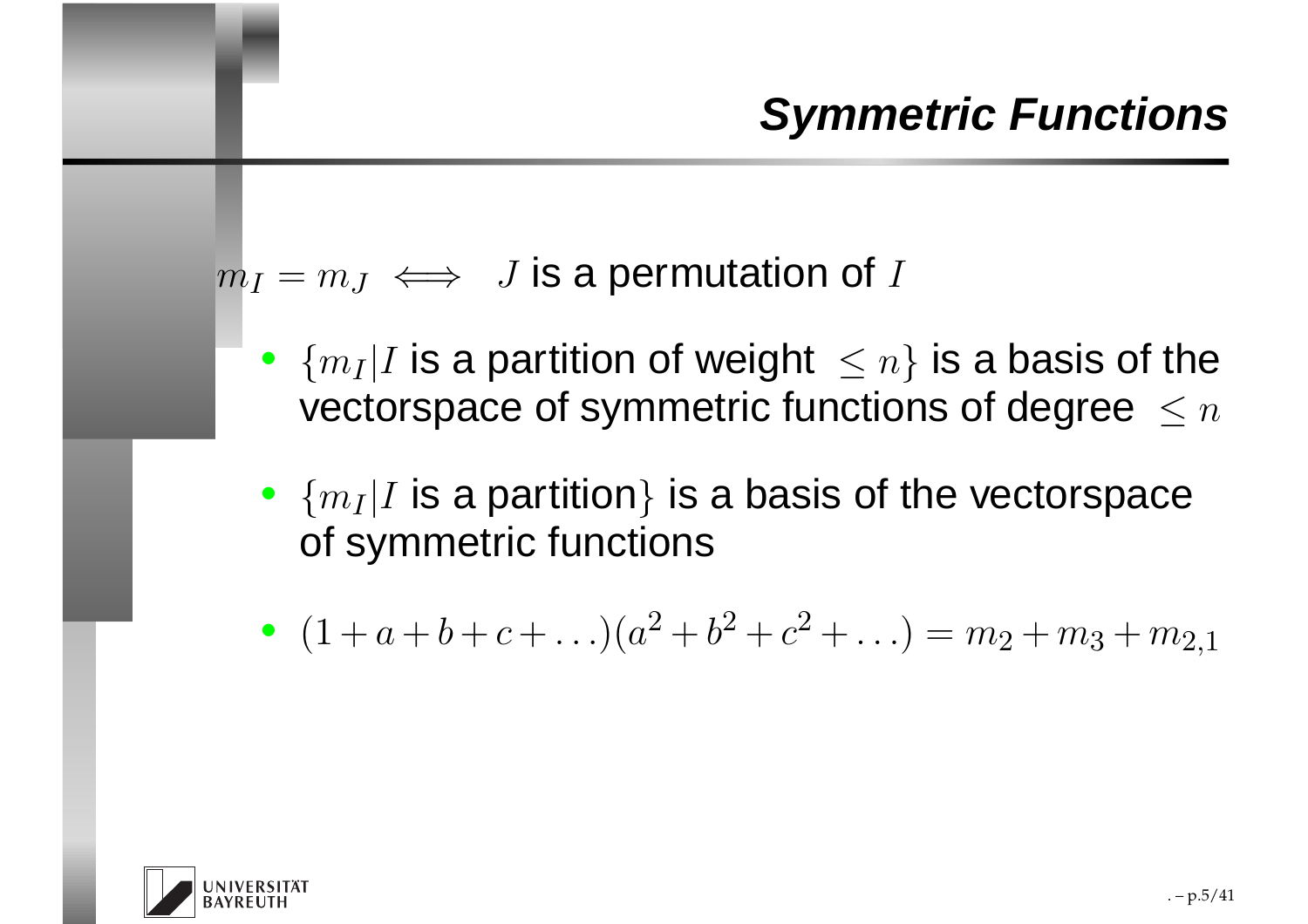#### elementary symmetric function

- $e_k := m_{1^k}$  $_k$  for  $k\in\mathbb{N}$
- $e_3=$  $= abc + abd +$ . . . .<br>.  $+ bcd + bce +$ . . .
- $\bullet \ \ e_I := e_{I_1} \times e_{I_2} \times \ldots$  for  $I \in \mathbb{N}^\mathbb{N}$ of finite weight
- $\bullet\ \{e_I|I\text{ is a partition}\}$  is a basis of the vectorspace of symmetric functions

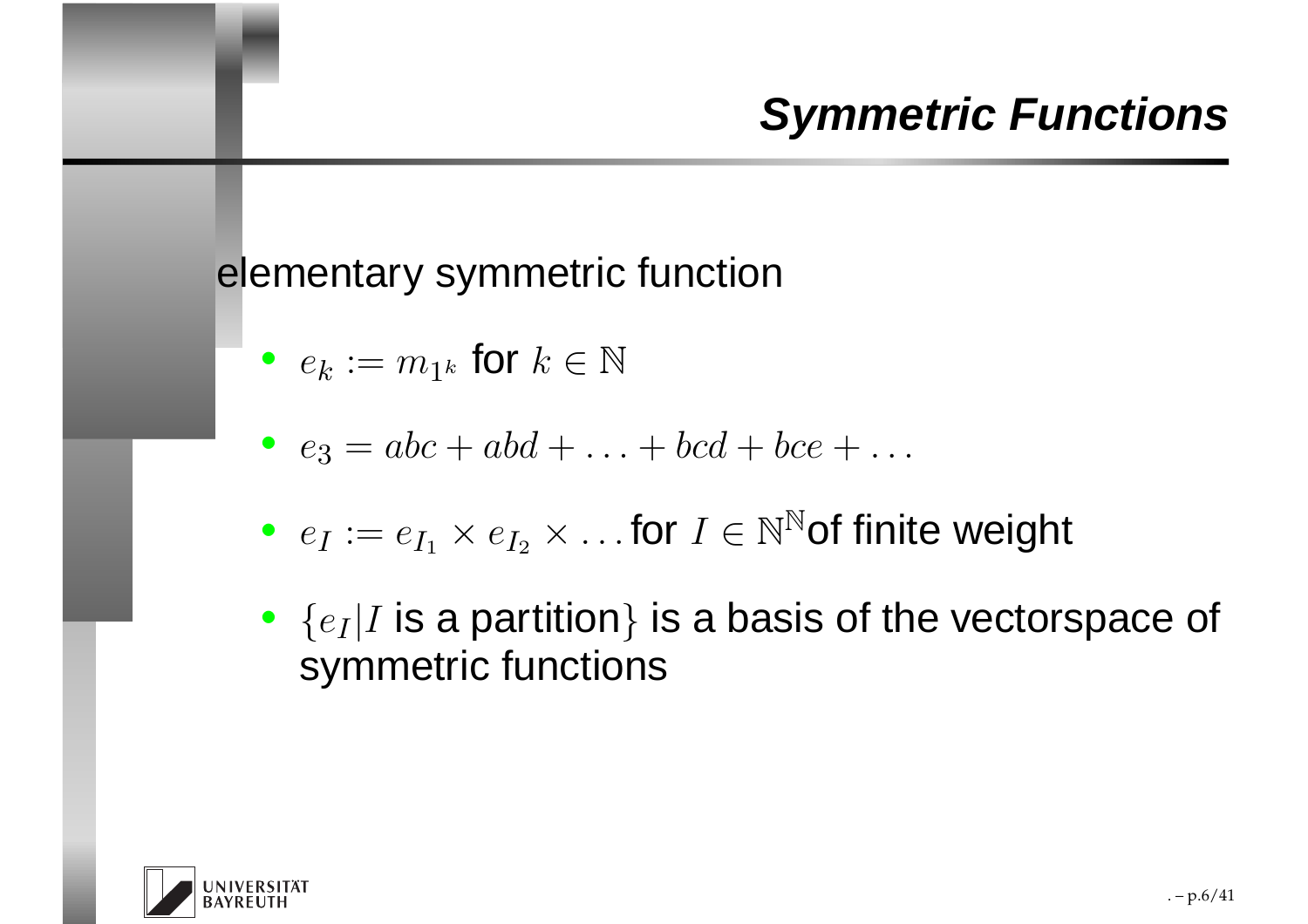#### generating function

 $\bullet$   $e_k$  $_k$  g.f. of standard tableaux of shape  $1^k$ 



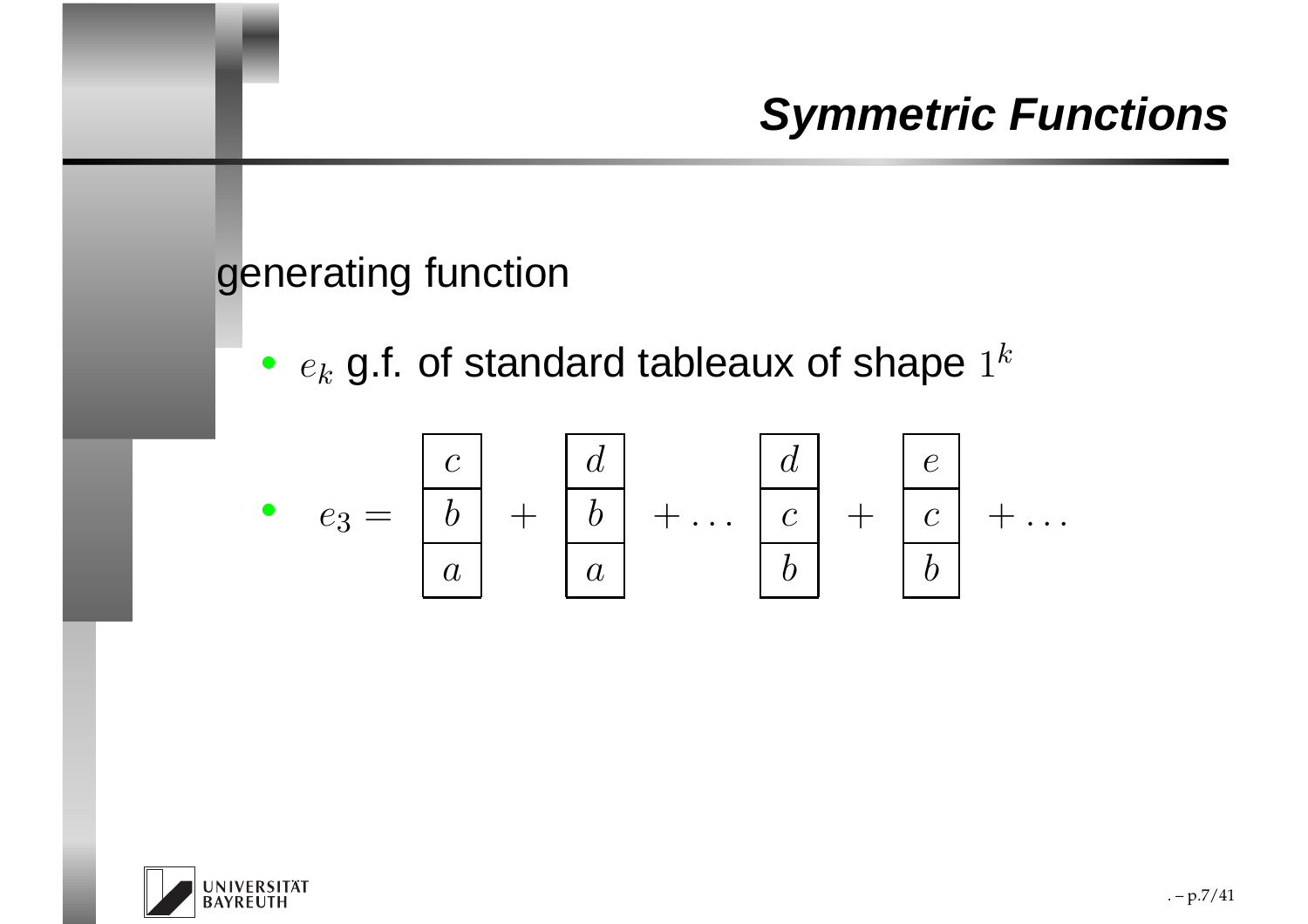#### generating function

 $\bullet$   $e_I$  $1^{I_1}\times1^{I_2}\times$  $_I$  g.f. of standard tableaux of skew-shape  $\cdots$ 



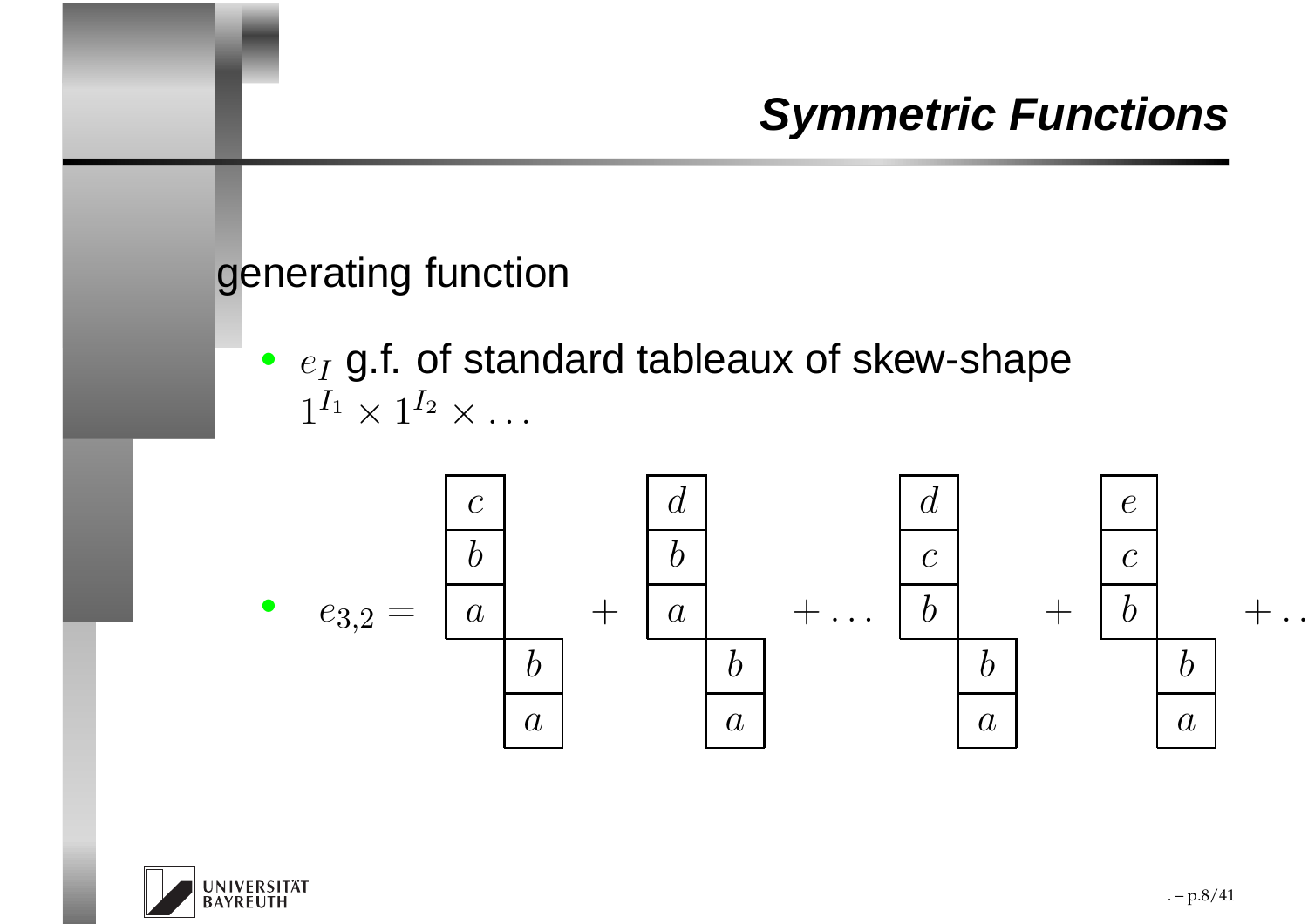#### complete symmetric function

 $\bullet~~h_k$  $_k:=\Sigma$ I⊢ $_k\,m_I$  $_I$  for  $k \in \mathbb{N}$ 

• 
$$
h_3 = m_3 + m_{2,1} + m_{111}
$$

- $h_I := h_{I_1} \times h_{I_2} \times \ldots$  for  $I \in \mathbb{N}^\mathbb{N}$ of finite weight
- $\{h_I|I$  is a partition} is a basis of the vectorspace of symmetric functions

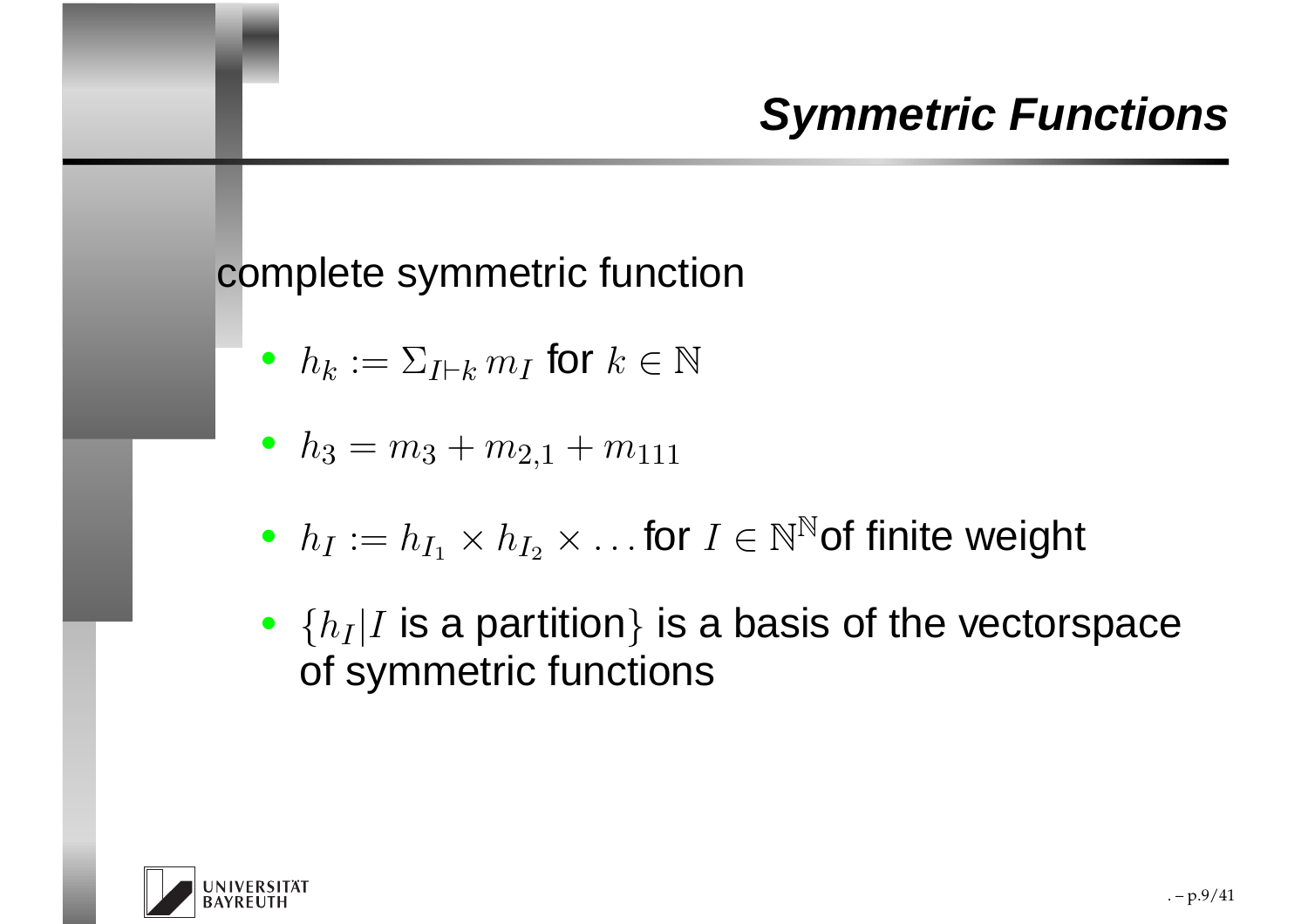#### complete symmetric function

 $\textcolor{red}{\bullet}~~h_I$  $I_1\times I_2\times$  $_I$  g.f. of standard tableaux of skew-shape  $\cdots$ 

$$
\bullet \quad h_{3,2} = \begin{array}{|c|c|c|c|c|c|} \hline a & a & a & a & a & b \\ \hline a & a & a & a & a & a \end{array}
$$

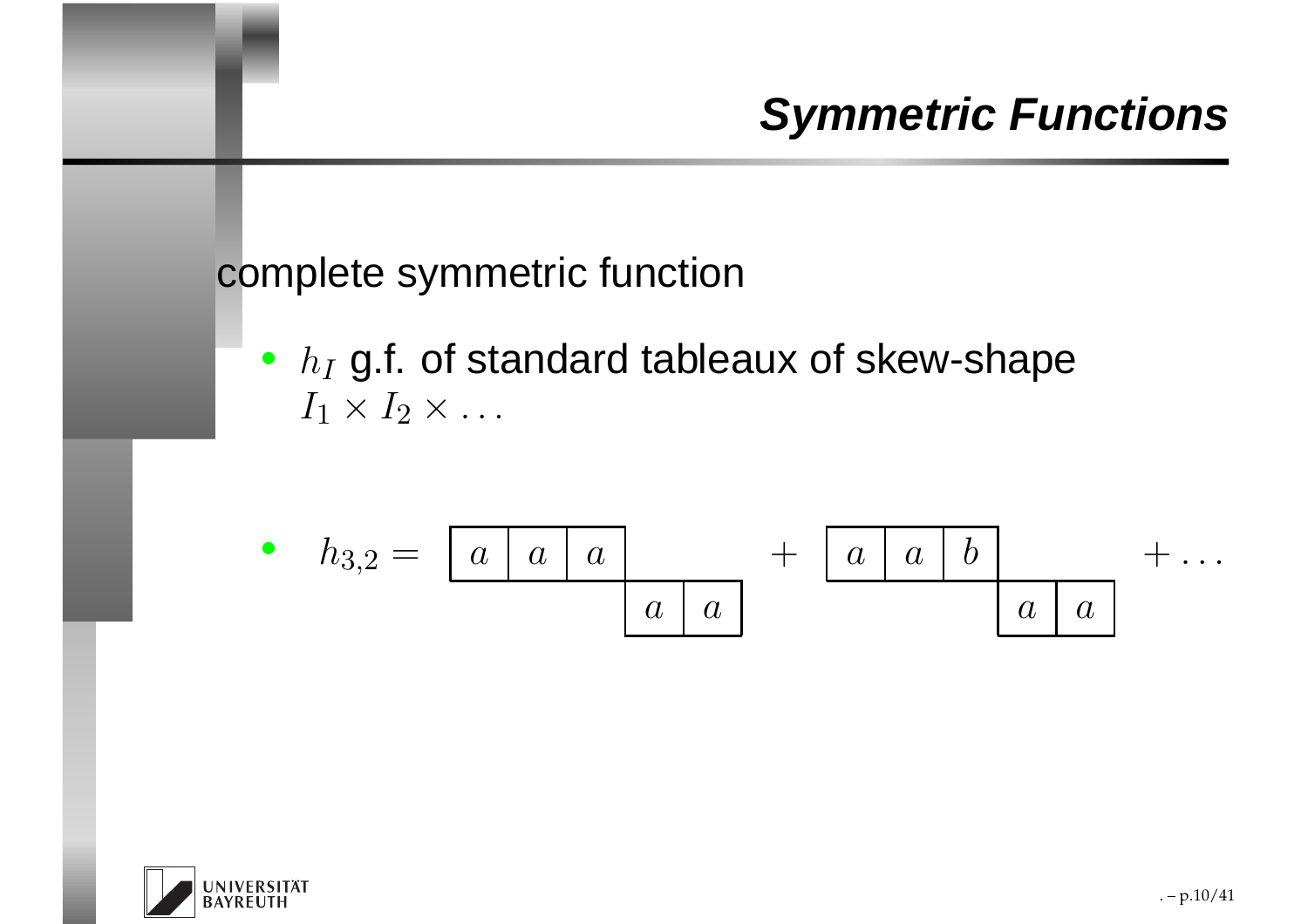#### power sum

• 
$$
p_k = m_k
$$
 for all  $k \in \mathbb{N}$ 

•  $p_I := p_{I_1} \times p_{I_2} \times \ldots$  for  $I \in \mathbb{N}^\mathbb{N}$ of finite weight

$$
p_{3,2} = \boxed{a \mid a \mid a}
$$
 + ... 
$$
\boxed{b \mid b \mid b}
$$
 + ... 
$$
\boxed{c \mid c}
$$

•  $\{p_I|I \text{ is a partition}\}$  is a basis of the vectorspace of symmetric functions

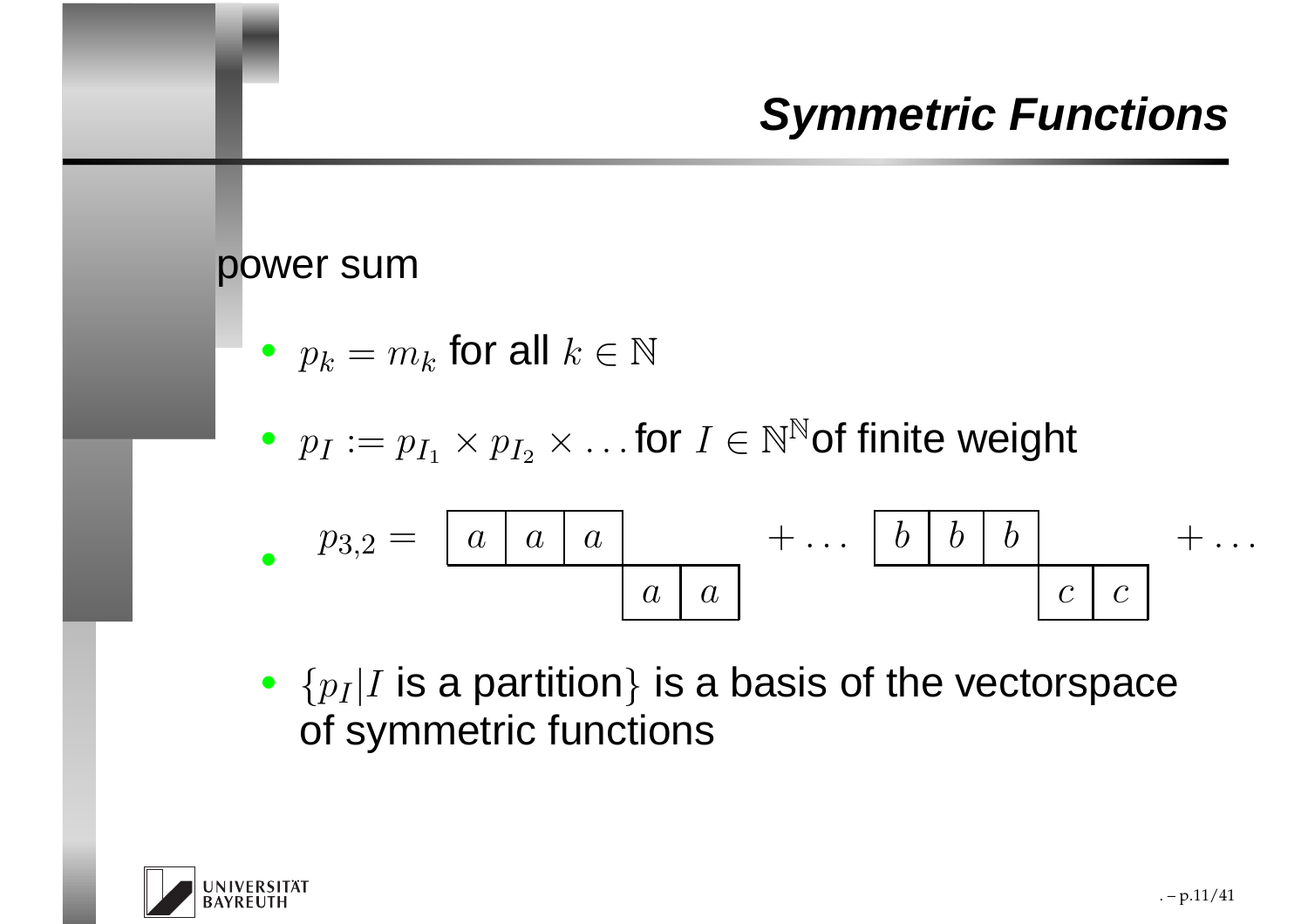#### Schur function

- partition  $I=$  $\left( I_{1} \!\!\geq\! \!... \!\!\geq\! I_{k} \!\!>\! I_{k+1} \!\!=\!\! 0,\!0,... \right) \!\!\in\!\! \mathbb{N}^{\mathbb{N}}$ in .<br>.
- $S_I$  is the g.f. of standard tableaux of shape I

•S2,1(a, b, <sup>c</sup>) <sup>=</sup>S21(A<sup>3</sup>) <sup>=</sup>bcbcbcccaaaaababacacbbbca<sup>2</sup><sup>b</sup> <sup>a</sup><sup>2</sup><sup>c</sup> ab2 abc abc ac2b<sup>2</sup><sup>c</sup> bc2=a2b+a2c+ab2+2abc+ac2+b2c+bc2

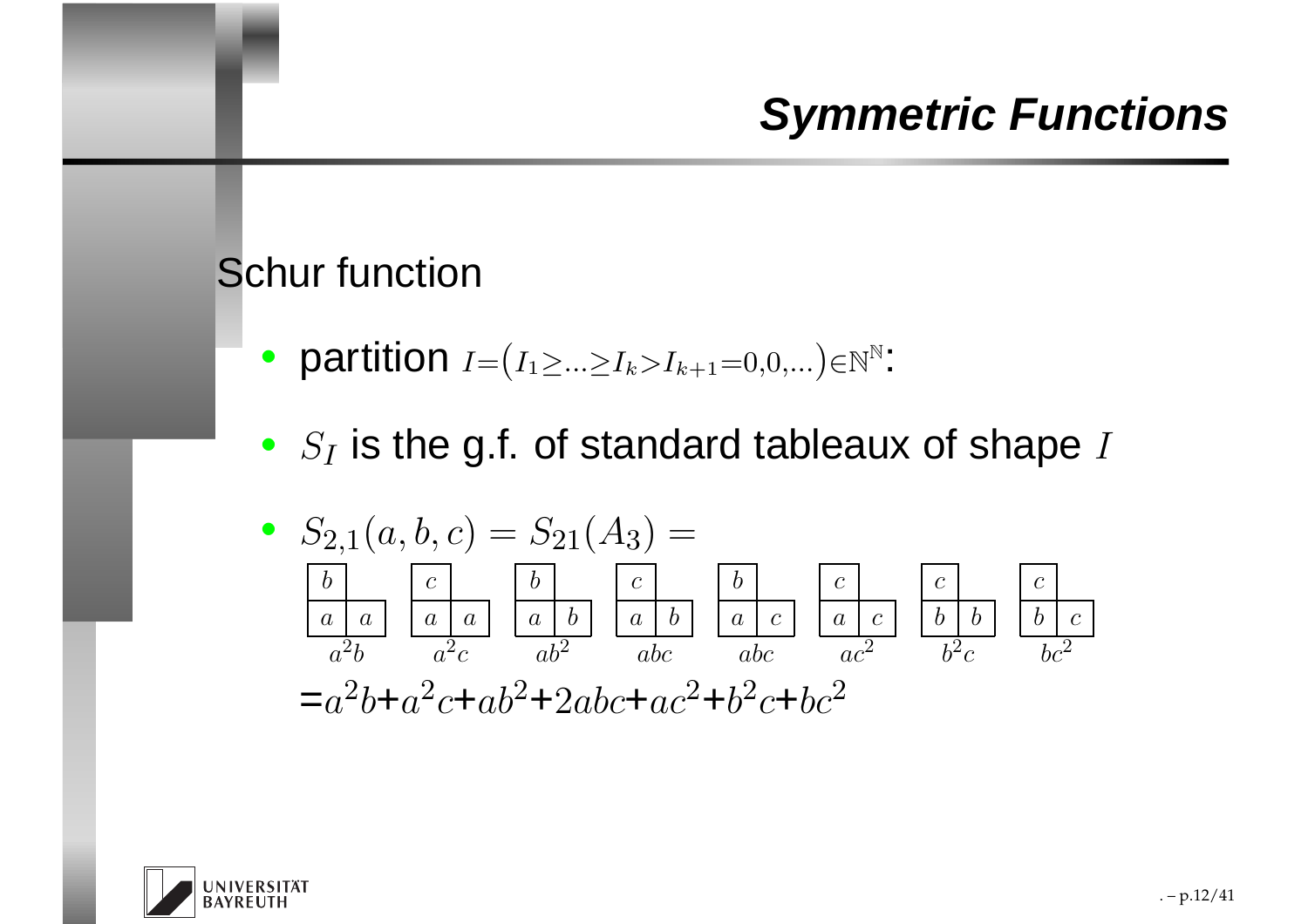algebra  $\Lambda$  of symmetric function

- elementary symmetric  $e_I \times e_J = \Sigma_K \dots e_K = e_{I \cup J}$ trivial
- same for powersum, complete
- monomial symmetric  $m_I \times m_J = \Sigma_K \dots m_K$  simple

<span id="page-12-0"></span>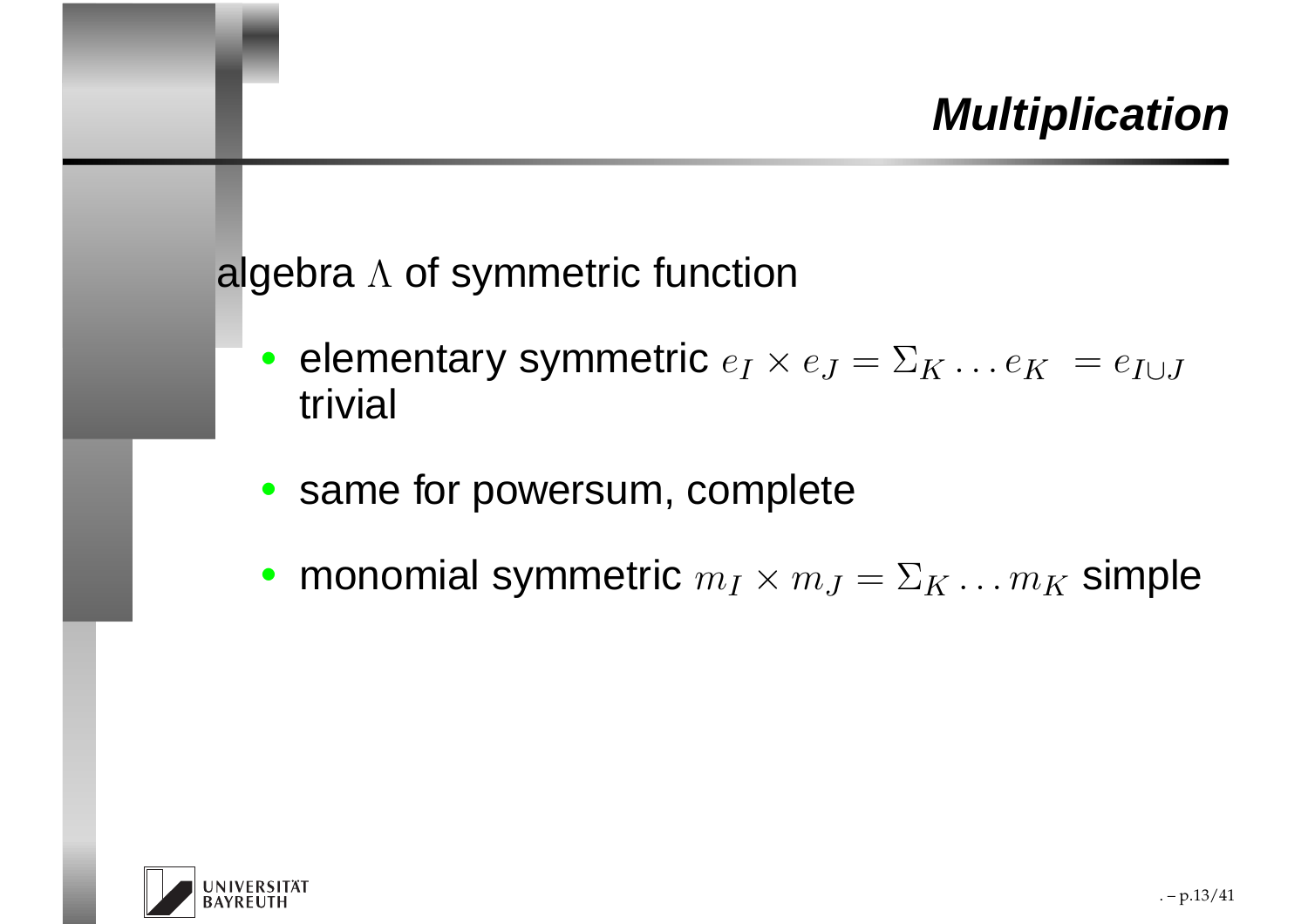#### product of Schur functions

- $\bullet \;\; S_I \times S_J$  $J=\Sigma$  $_{K}c_{I,J,K}S_{K}$
- Littlewood-Richardson Rule:
- $c_{I,J,K}=$  $=$  number of some combinatorial objects
	- useful for a single coefficient  $c_{I,J,K}$

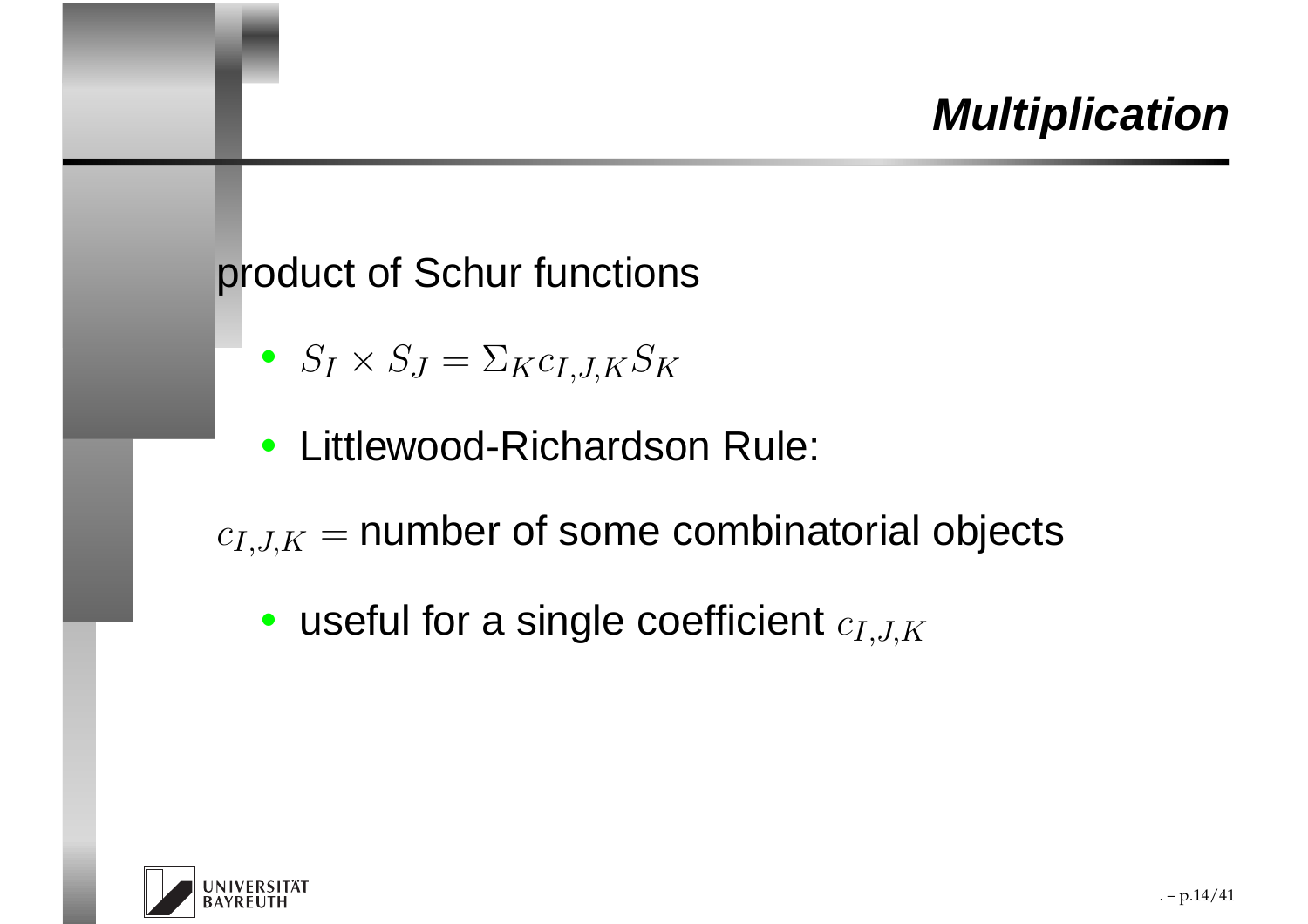#### Littlewood Richardson rule

 $\bullet \;\; S_I \times S_J$ skew-shape  $I\times J$  $\mathcal{F}_J$  is the g.f. of standard tableaux of



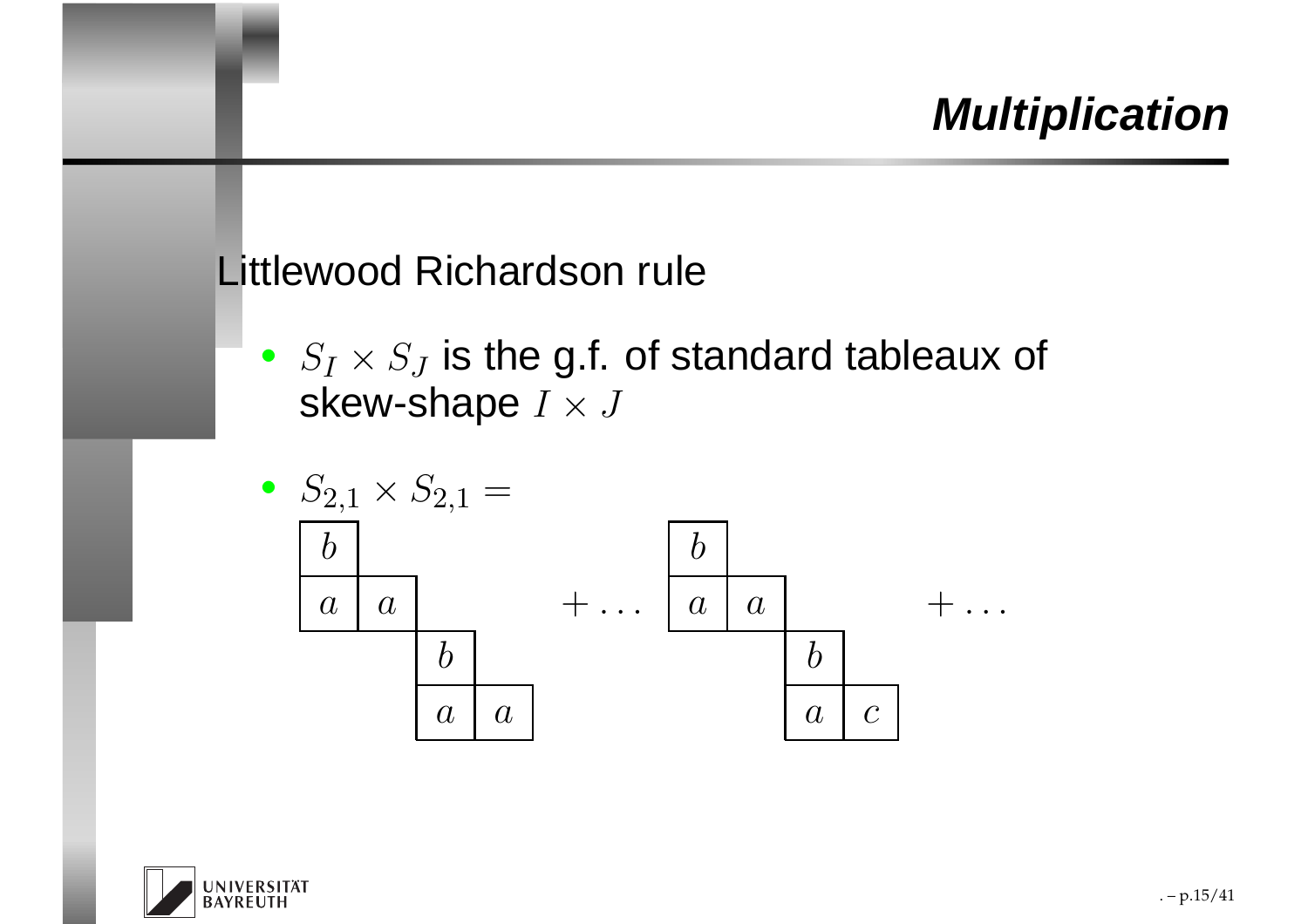#### jeu de taquin

•  $S_{2,1} \times S_{2,1} =$ 

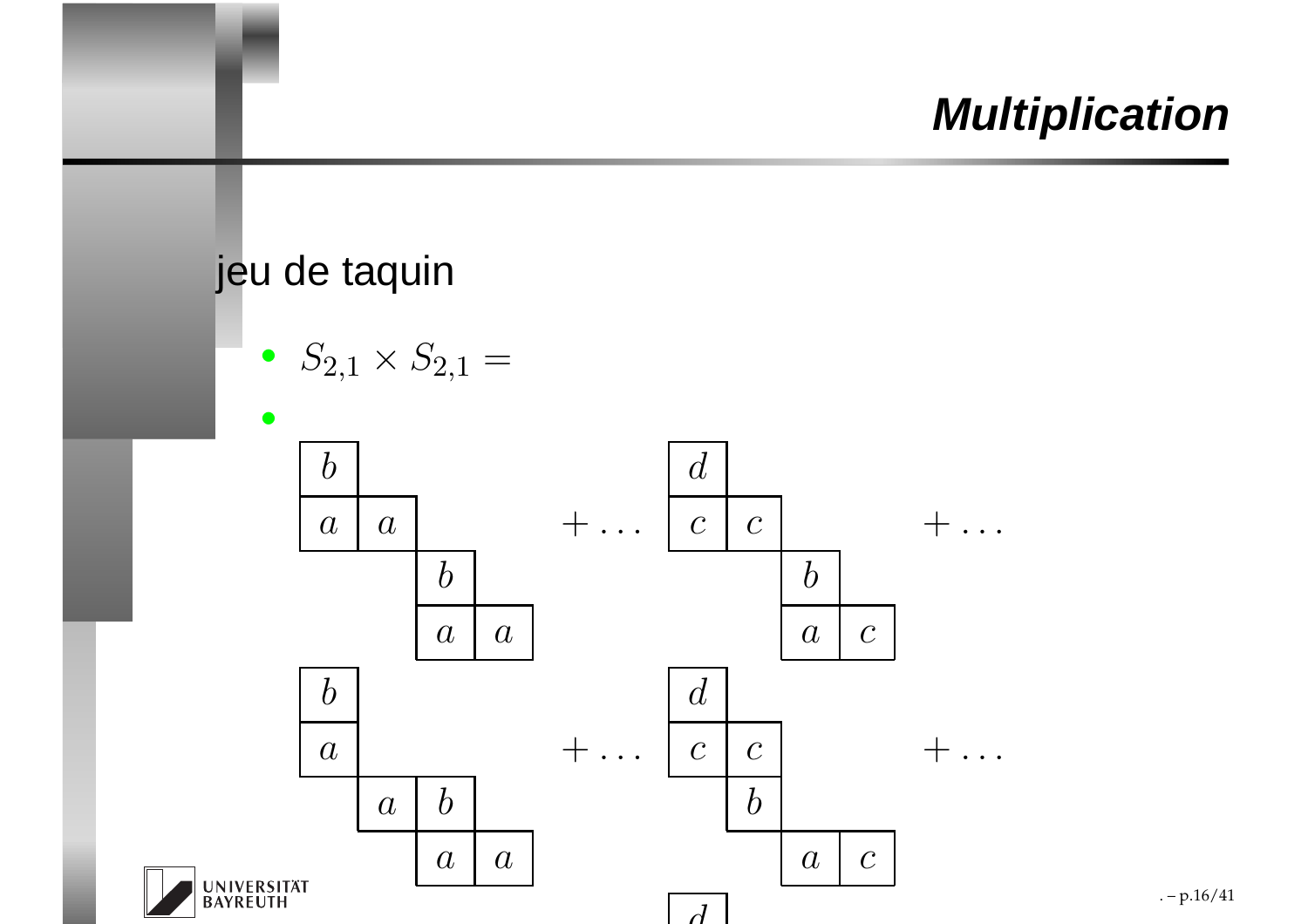#### Littlewood Richardson rule

 $\bullet$ combinatorial LR (tableaux, non-commutative)



• polynomial LR (commutative) $S_{21} \times S_{21} = \ldots$  $+\ S_{3111}+$ . . .

c

• polynomial LR (fixed number of variables) $S_{21}(A_3) \times S_{21}(A_3) = \ldots + (S_{3111}(A_3) = 0) +$ . . .

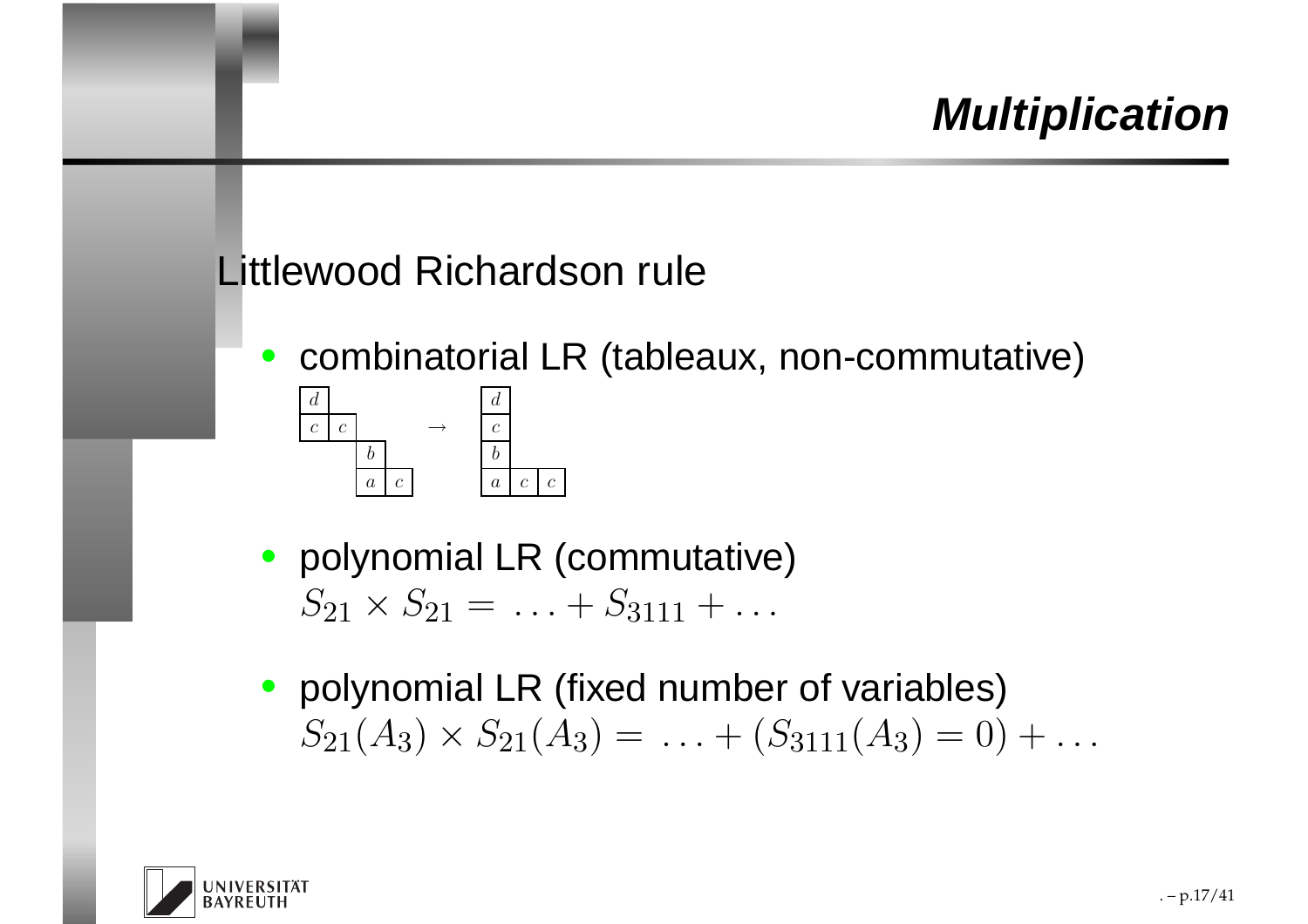#### Schubert polynomial

- multivariate  $\in \mathbb{N}[x_1, x_2, \ldots, x_n]$
- labeled by permutations:  $X_w$  for  $w \in Sym$  $\, n \,$
- homogeneous, degree $=l(w)$
- non-symmetric
- generalizes Schur polynomials

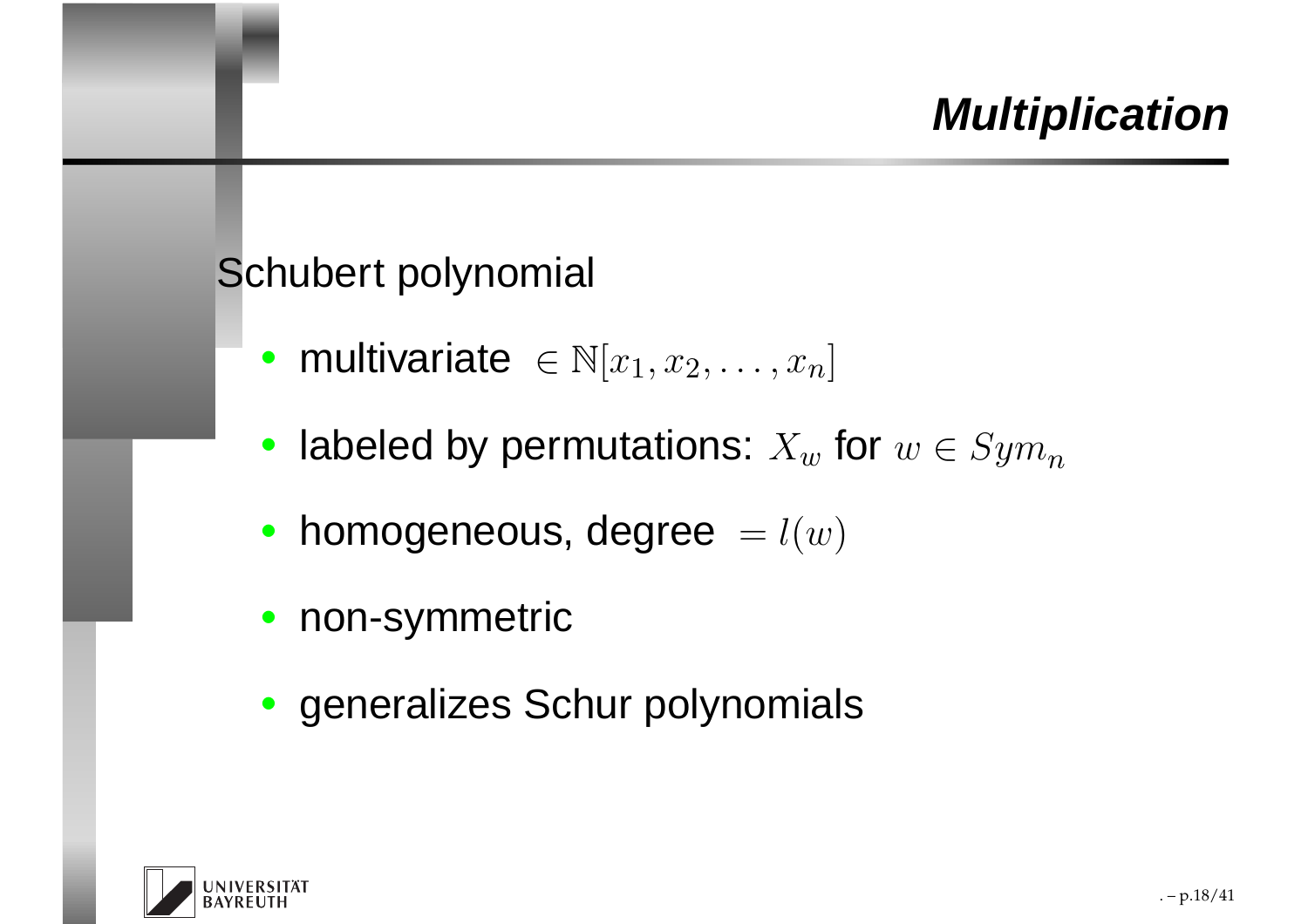



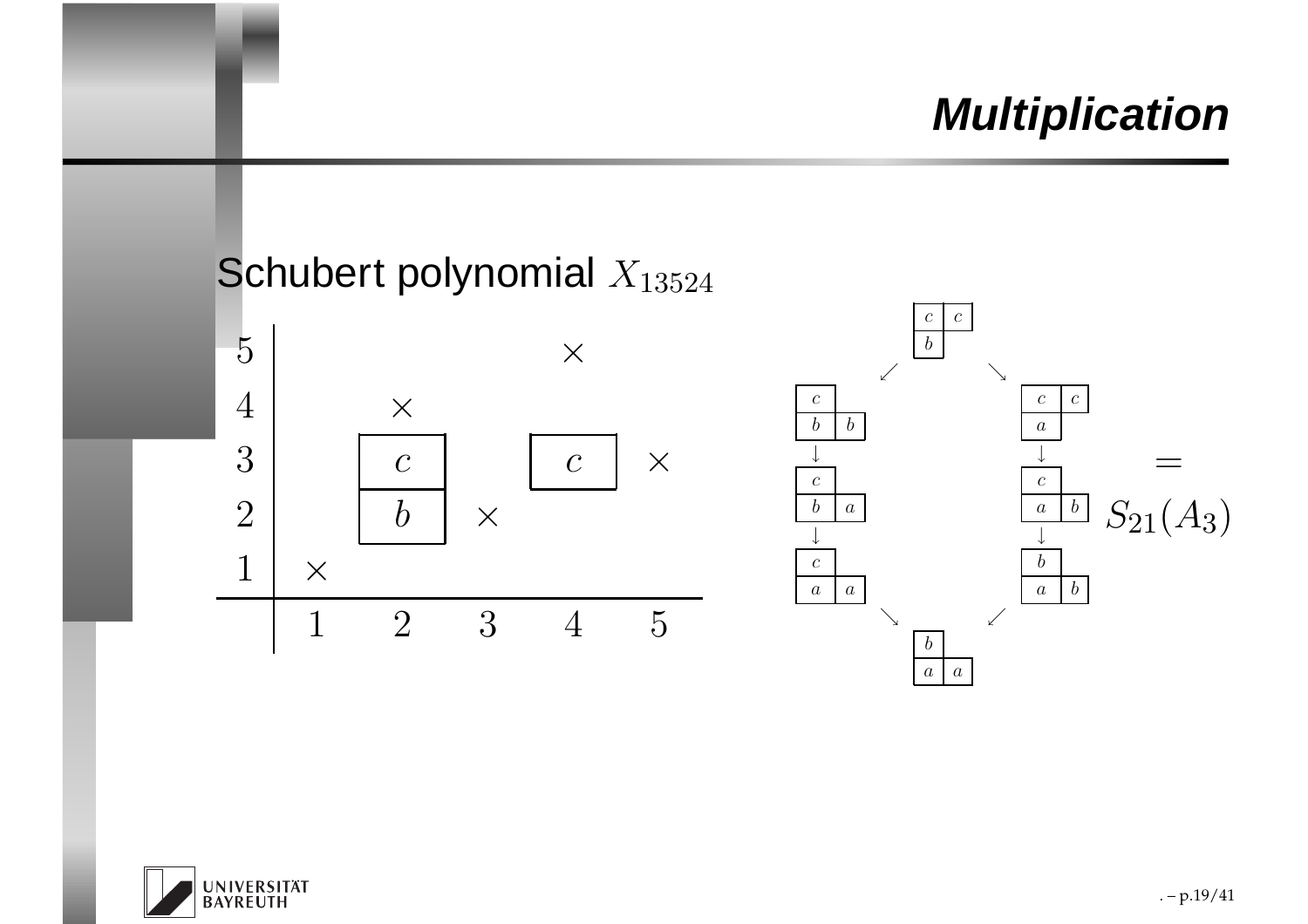#### Schubert polynomial  $X_{1246358\,10\,79}$



- $\bullet~~ X_{1246358 \, 10 \, 79} = S_{21} (A_4) \times S_{21} (A_8)$
- $\bullet~~ X_{1246358 \, 10 \, 79} \downarrow A_4 = S_{21}(A_4) \times S_{21}(A_4)$

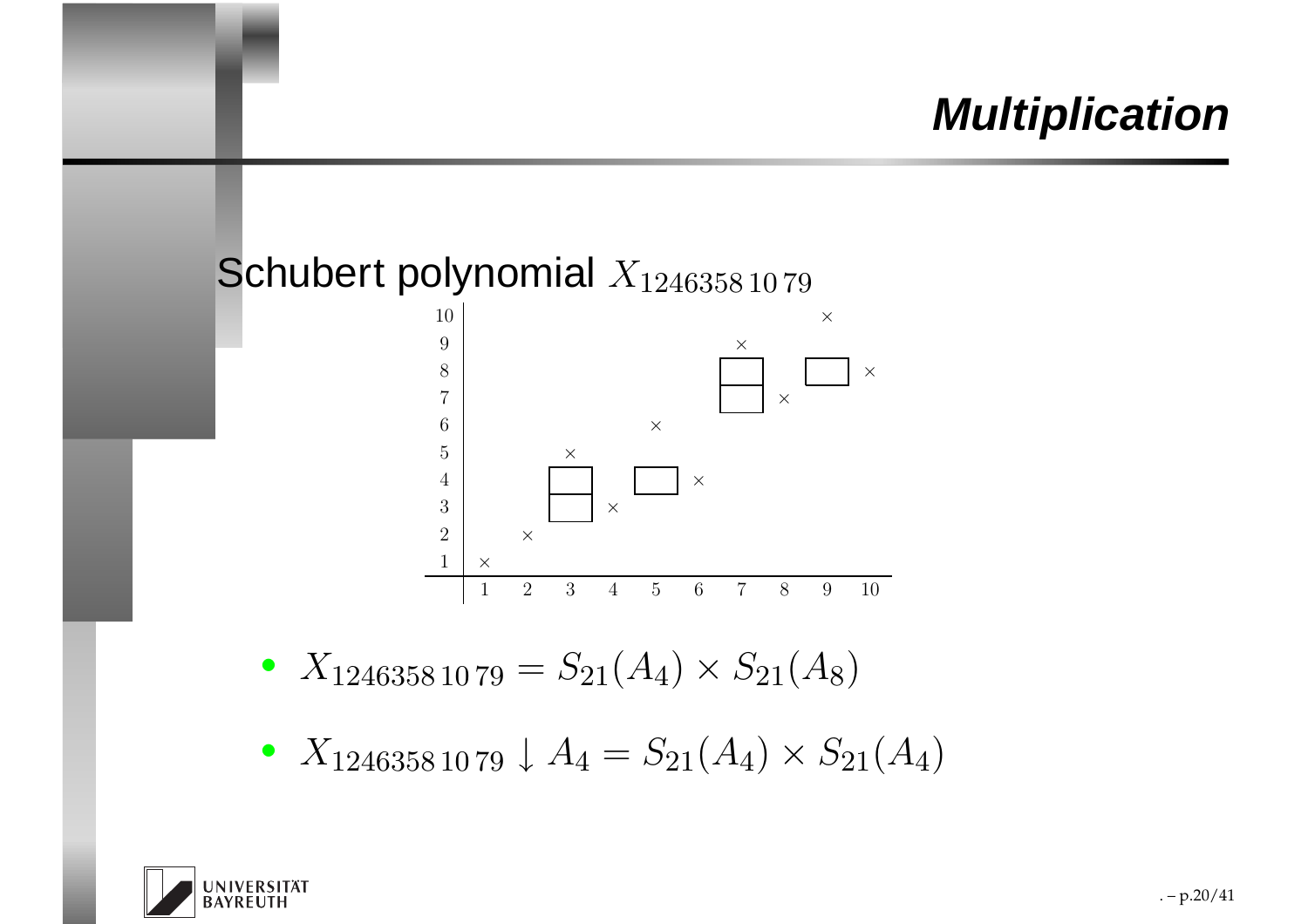Monk's rule  $X_w \in \mathbb{N}[a_1, \ldots]$ 

$$
a_i \times X_w = \sum_{w'} X_{w'} - \sum_{w''} X_{w''}
$$

• 
$$
w' = w(i, j)
$$
 with  $j > i$  and  $l(w') = l(w) + 1$ 

• 
$$
w'' = w(i, j)
$$
 with  $j < i$  and  $l(w'') = l(w) + 1$ 

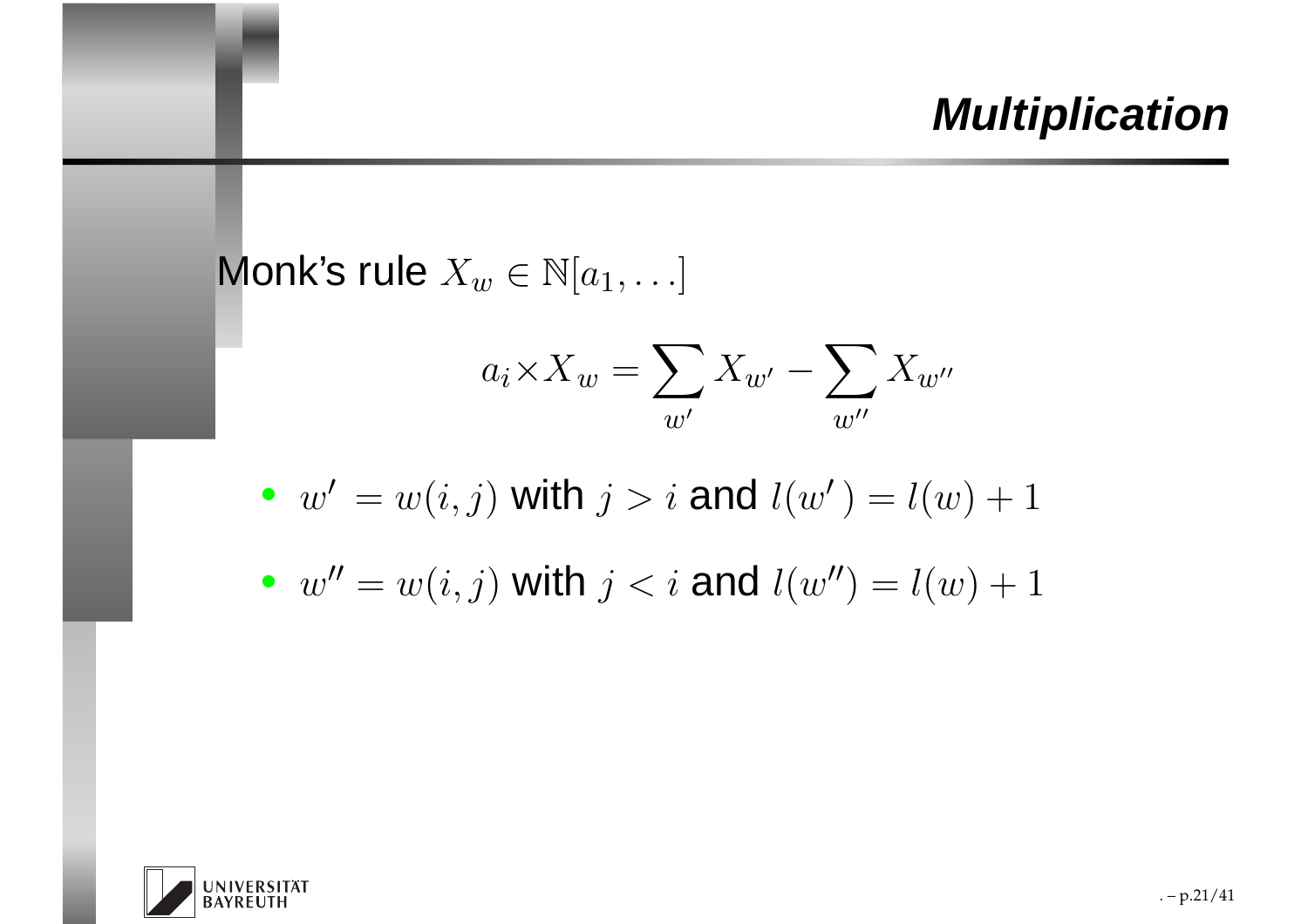Monk's rule  $\,X_{1246358\,10\,79}$  $a_7 \times X_{12463581079} = X_{12463510879} + X_{12463591078}$  $\textbf{-}X_{1246385 \,10 \,79} \quad \textbf{-}X_{1248356 \,10 \,79}$  $a_8 \times X_{124835697\,10} = \quad X_{1248356\,10\,79}$  $-X_{12483596710}$  - $X_{12493568710}$ 

- $i$  index of last decrease in  $w$  :  $a_i \times X_w = X_{w'} - \sum X_{w''}$
- $X_{12483561079} = a_8 \times X_{124835697} + X_{124835967} + X_{124935687}$

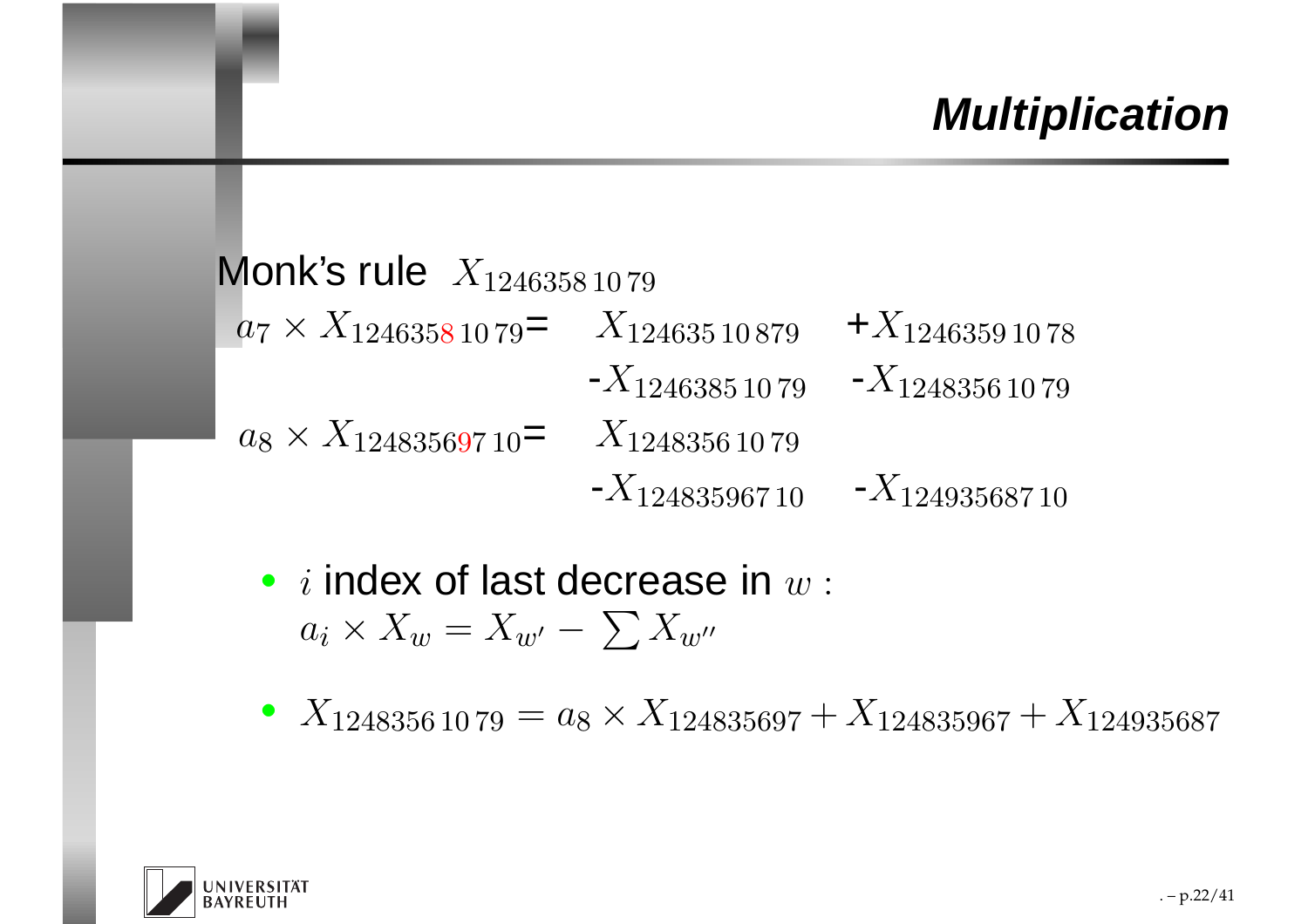#### Littlewood Richardson - Lascoux Schützenberger



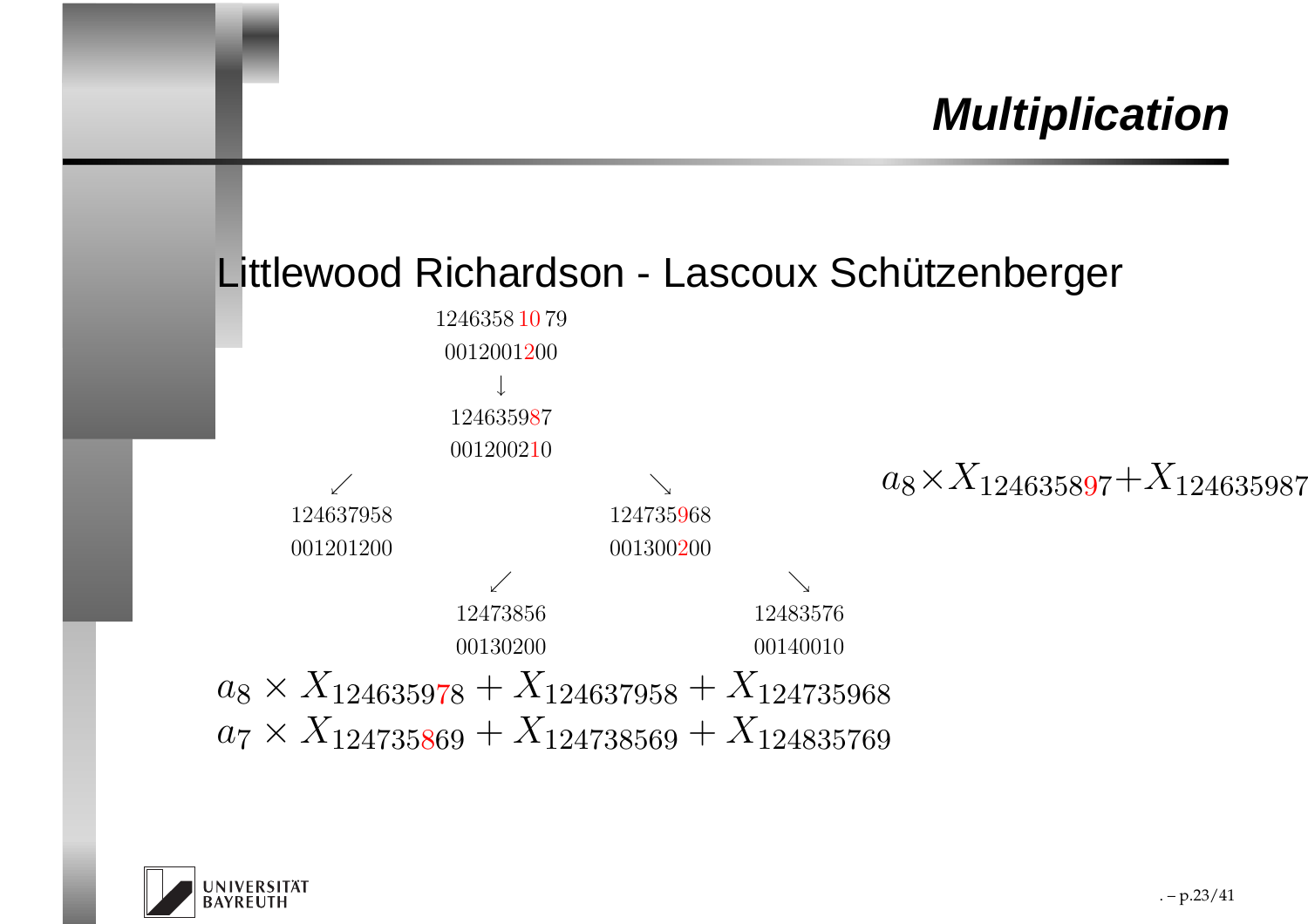



 $. - p.24/41$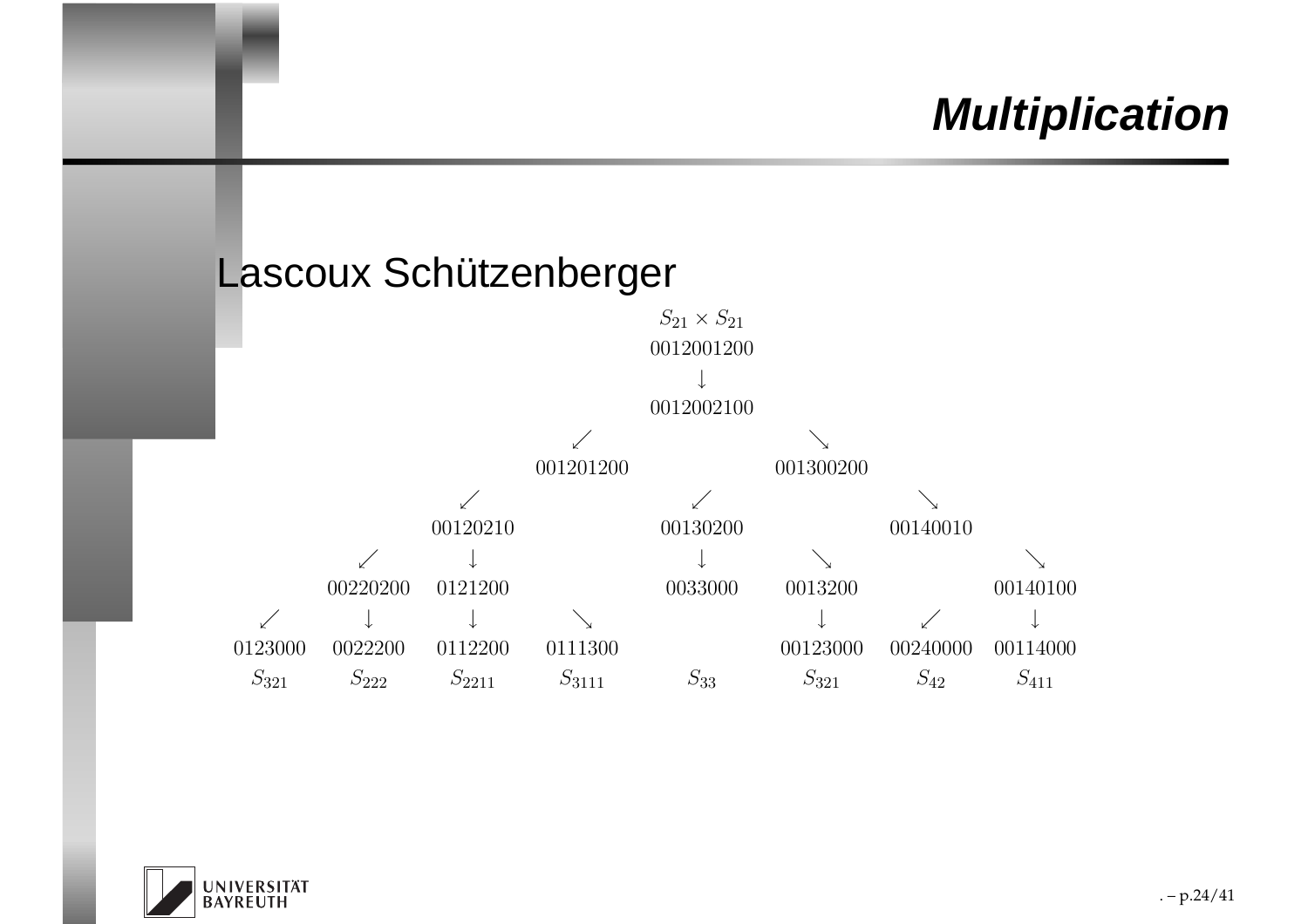#### MAGMA

 >Q := Rationals();  $\triangleright$ S := SFASchur(Q);  $>s21 := S.[2,1];$ >s21\*s21; $S.[2,2,1,1] + S.[2,2,2] + S.[3,1,1,1] + 2^{*}S.[3,2,1]$ + S.[3,3] <sup>+</sup> S.[4,1,1] <sup>+</sup> S.[4,2]

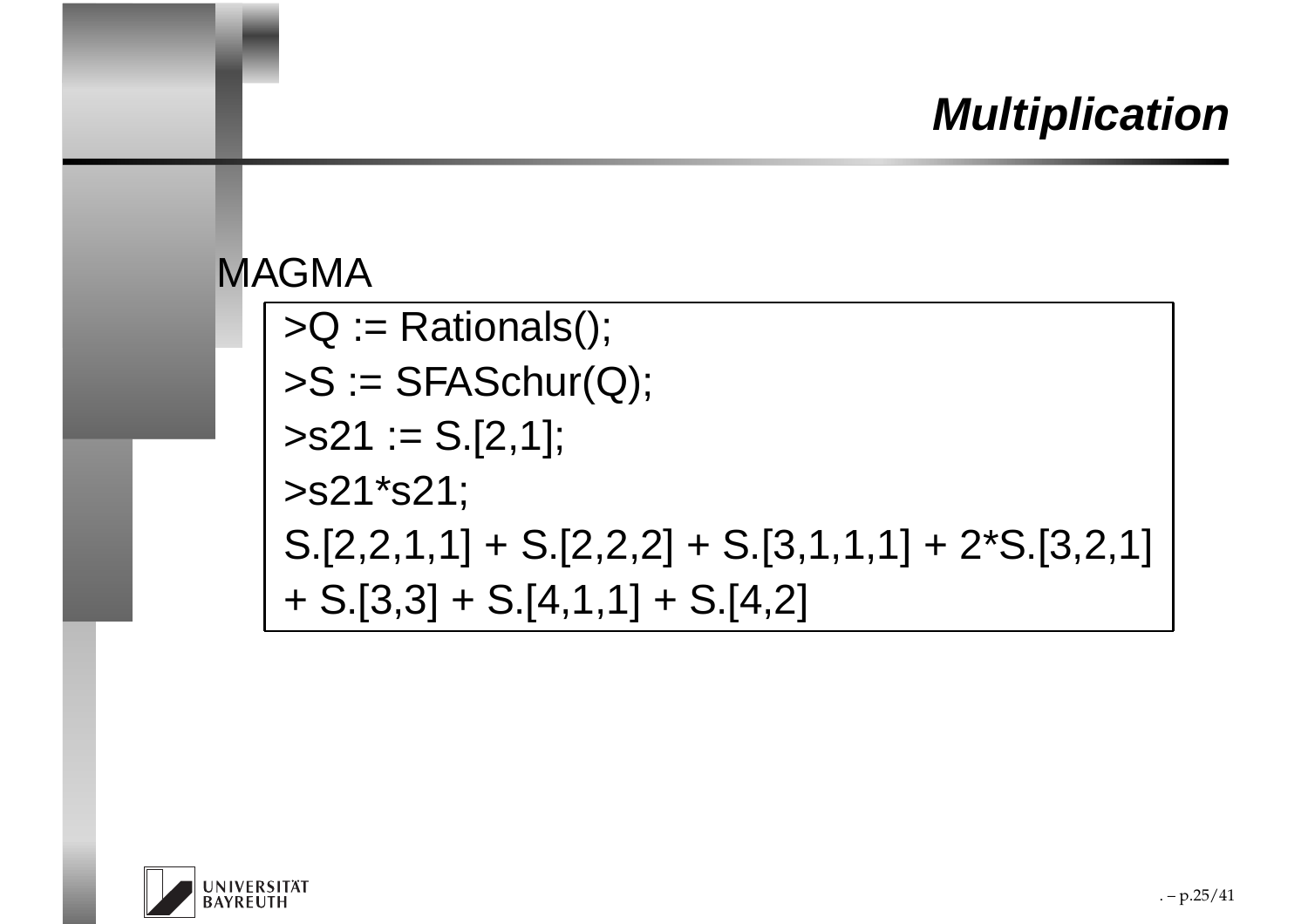# third operation on  $\Lambda$

- given  $f, g$  of degree  $m, n$
- addition  $f+g$  of degree  $\sim$ max $(m,n)$
- multiplication  $f \times g$  of degree  $n + m$
- plethysm  $f[g]$  of degree  $m \times n$

<span id="page-25-0"></span>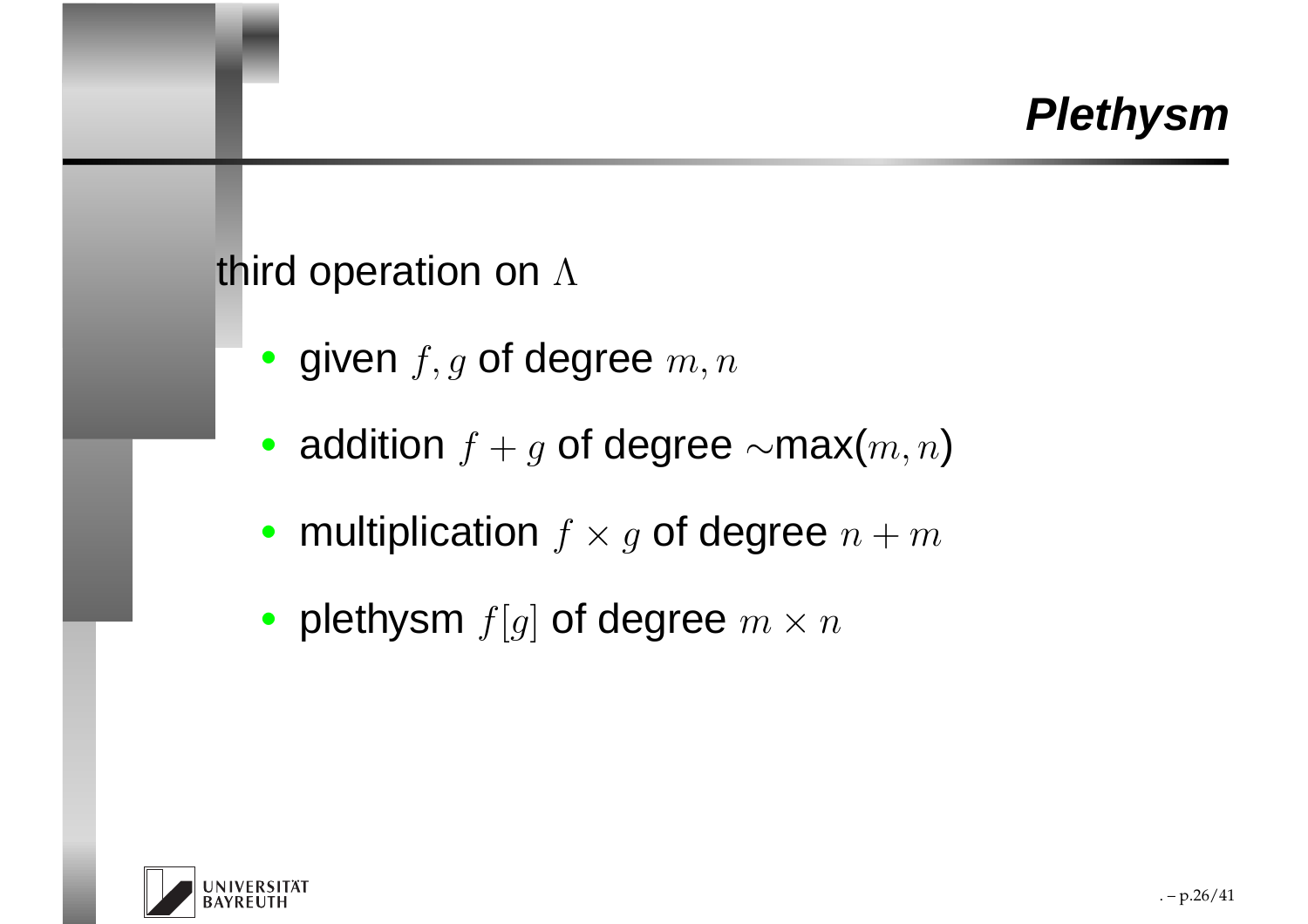easiest case: e.g.  $h_2[e_2]$ 

• 
$$
h_2 = a \mid a \mid + \mid a \mid b \mid + \mid a \mid c \mid + \dots
$$
  
\n•  $e_2 = \frac{b}{a} + \frac{c}{a} + \frac{d}{a} + \dots$ 

• variables in  $h_2$  = tableaux of  $e_2$ 

$$
\bullet \ \ h_2[e_2] = \begin{array}{|c|c|c|c|c|} \hline b & b & c \\ \hline a & a & a & a \end{array} + \begin{array}{|c|c|c|c|} \hline b & d & a & a \\ \hline a & a & a & a \end{array} + \ldots
$$

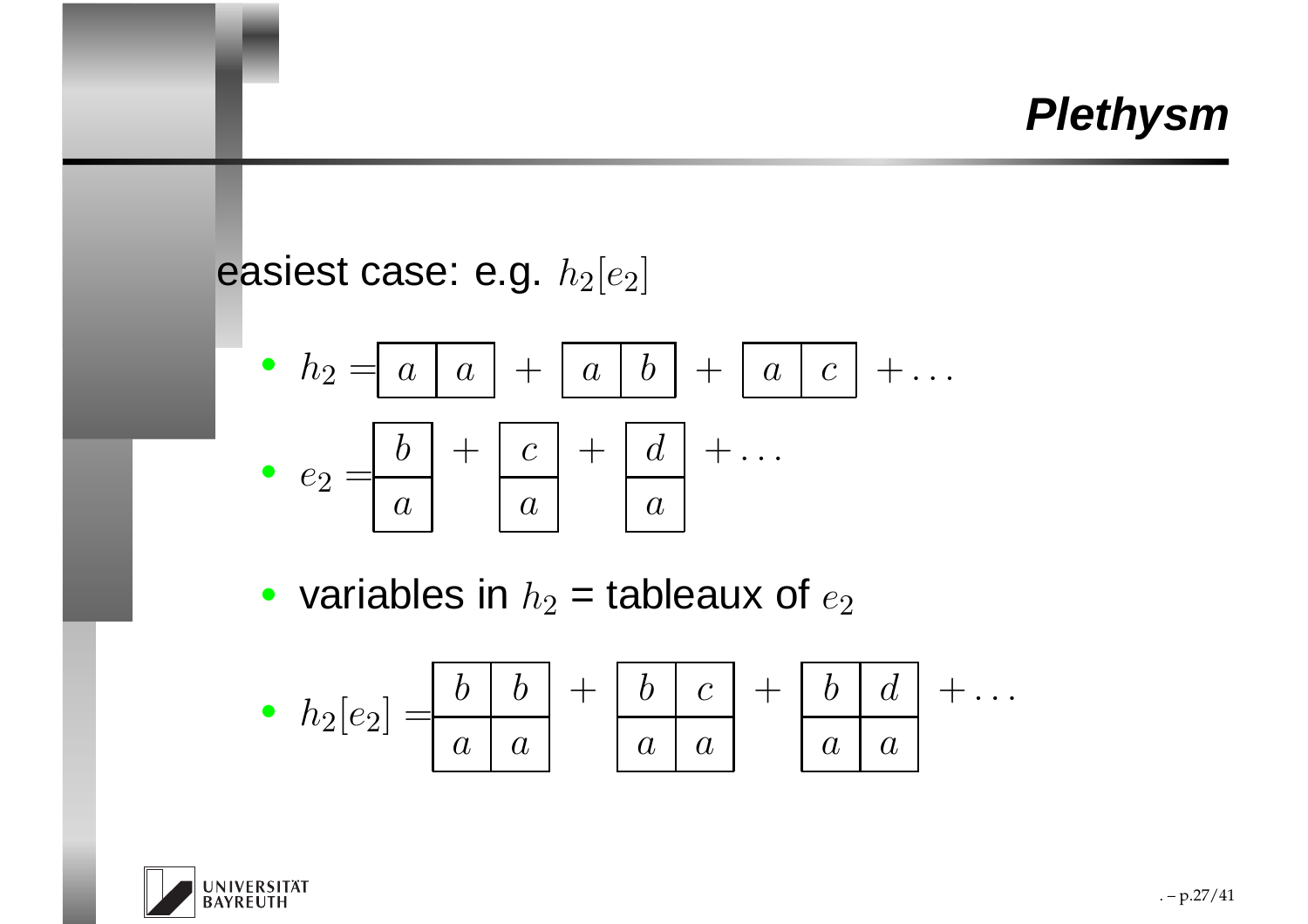easiest case: e.g. 
$$
h_2[e_2]
$$
  
\n•  $h_2[e_2] = \begin{array}{|c|c|c|c|} \hline b & b \\ a & a \\ a & a \end{array} + \begin{array}{|c|c|c|} \hline b & c \\ a & a \\ a & a \end{array} + \begin{array}{|c|c|c|} \hline b & d \\ a & a \\ a & a \end{array} + \cdots$   
\n•  $h_2[e_2] = \begin{array}{|c|c|c|} \hline b & b & c \\ a & a \\ a & b \end{array} + \begin{array}{|c|c|} \hline c & d & c \\ a & b \\ a & b \end{array} + \cdots$   
\n•  $h_2[e_2] = S_2[S_{11}] = S_{22} + S_{1111}$ 

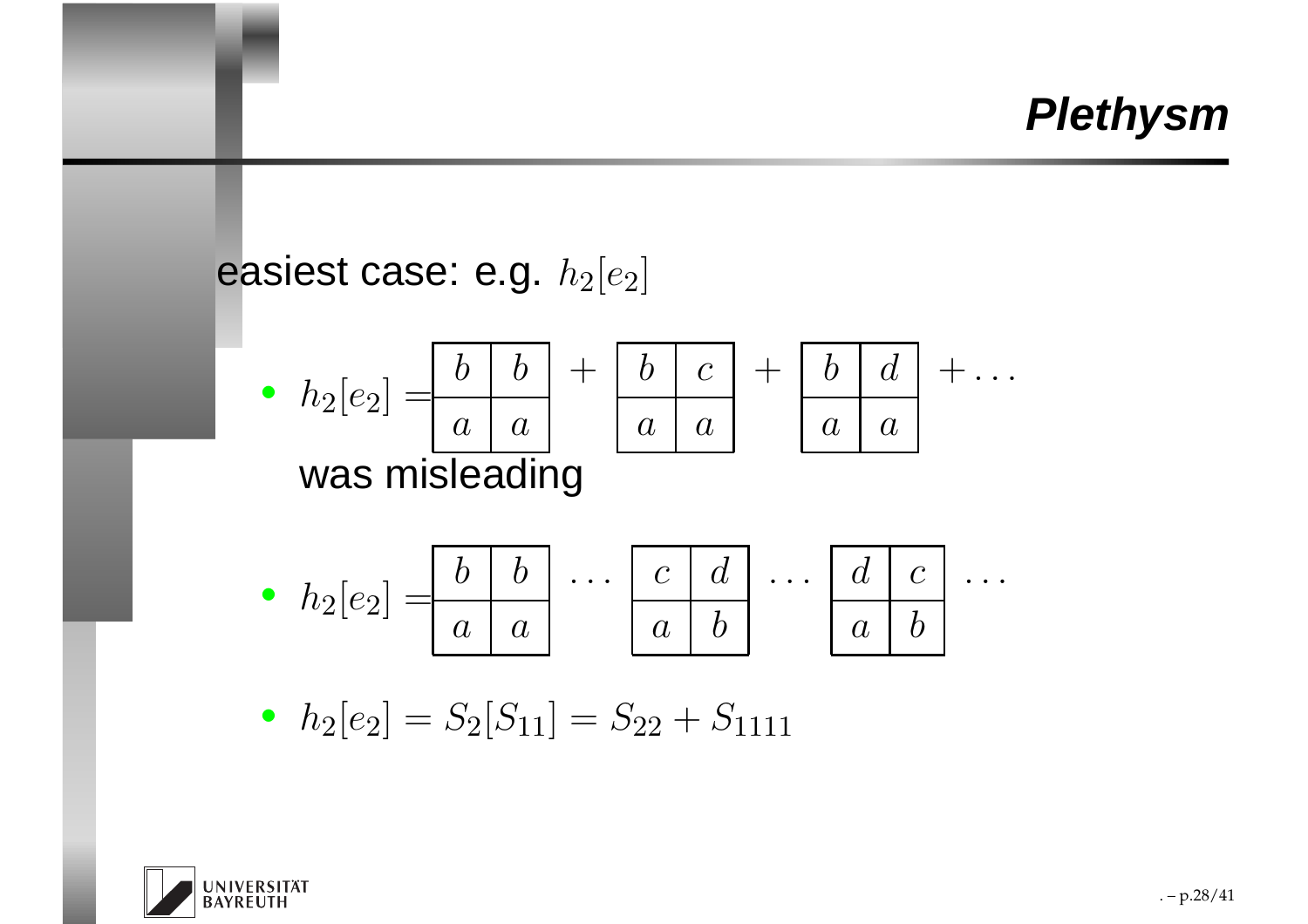

 $>Q :=$  Rationals();  $\mathsf{S} := \mathsf{SFASchur}(Q)$ ;  $>e2 := S.[1,1];$ >h2:=S.[2];>h2~e2;S.[1,1,1,1] <sup>+</sup> S.[2,2]

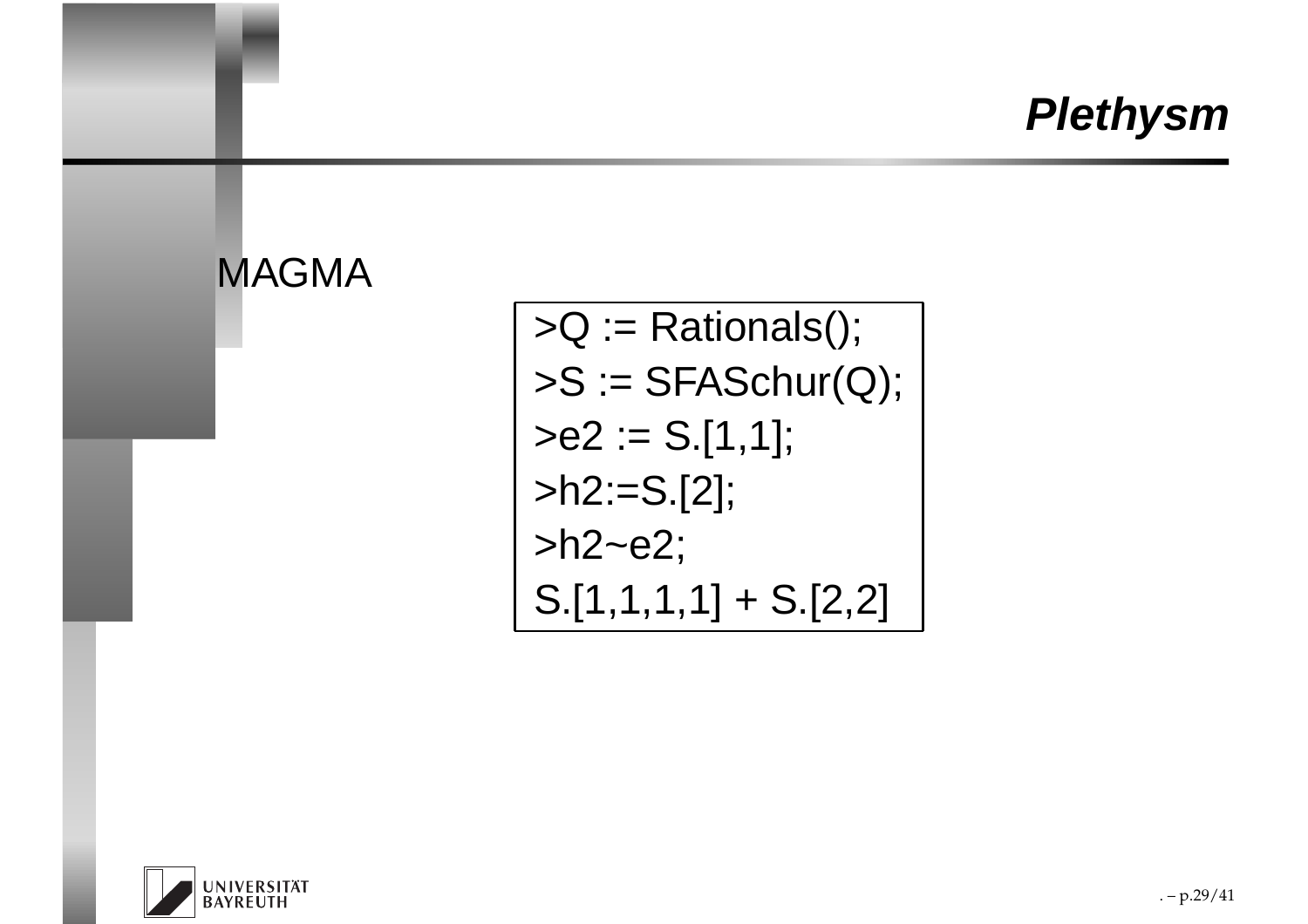# algorithm for  $S_n[S_m] = \sum \ldots S_K$

•  $S_n[S_m]$ = 'plethystic' fillings of  $n \times m$  rectangle

$$
\bullet \ \ S_3[S_2] =
$$



• 
$$
=: P_{222} = P_{23}.
$$

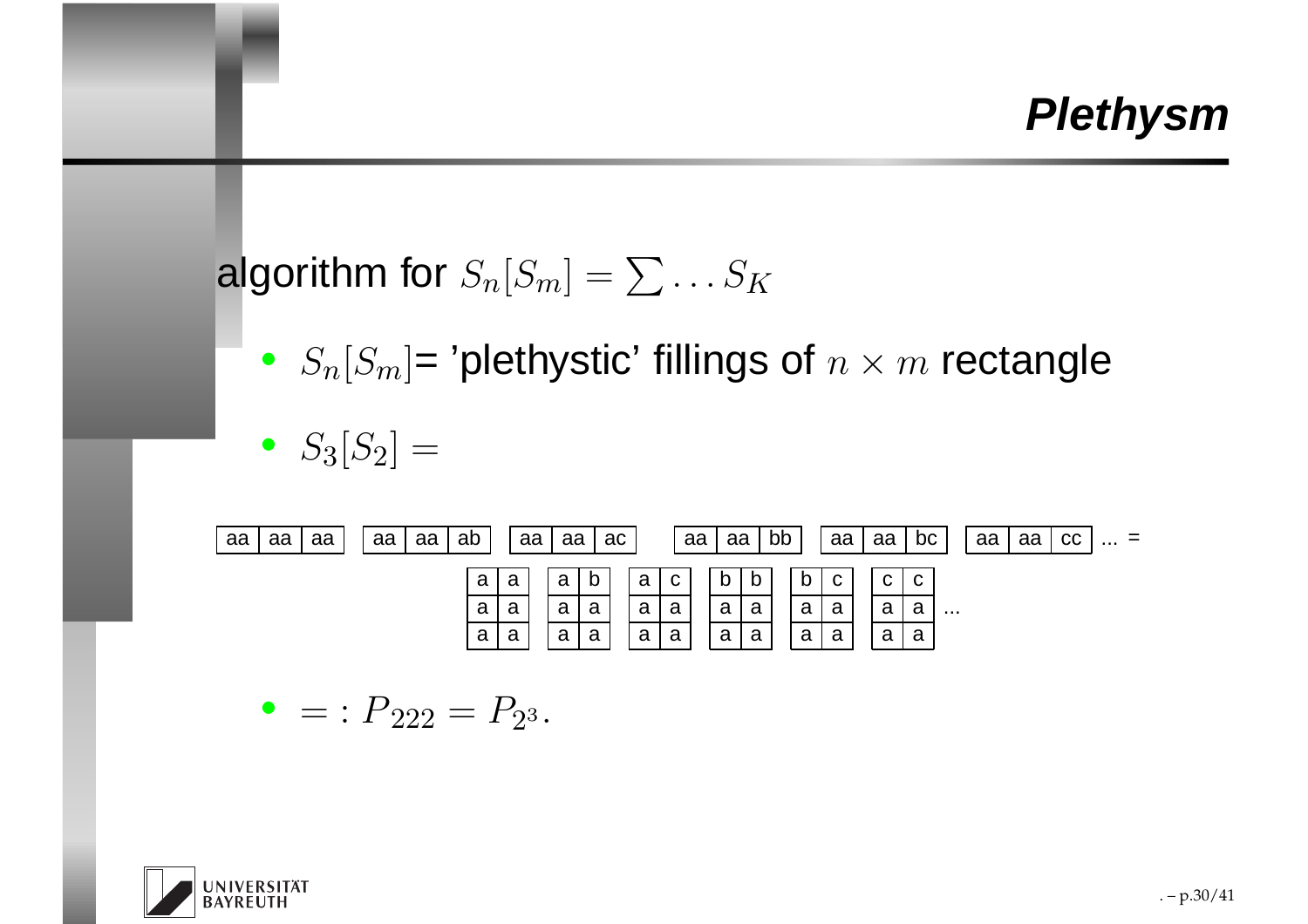for arbitrary partitions  $I=k^{m_k}$  $^k, \ldots, 1^{m_1}$ 

 $\bullet$   $\;$   $P_I =$  $\prod P_i$ m $_i$ 

 $\bullet$   $P_{m^n}$  $(a,b,c,...) \,=\,$  $\sum_{i=0}^{n\cdot m} a^i$   $\sum_{|I|=n}$  $n{\cdot}m$  $i{=}0$   $a$  $i\;\;\sum_{|I|=nm-i,I\subseteq m^n}\;P_I(b,c,d,...)$ 



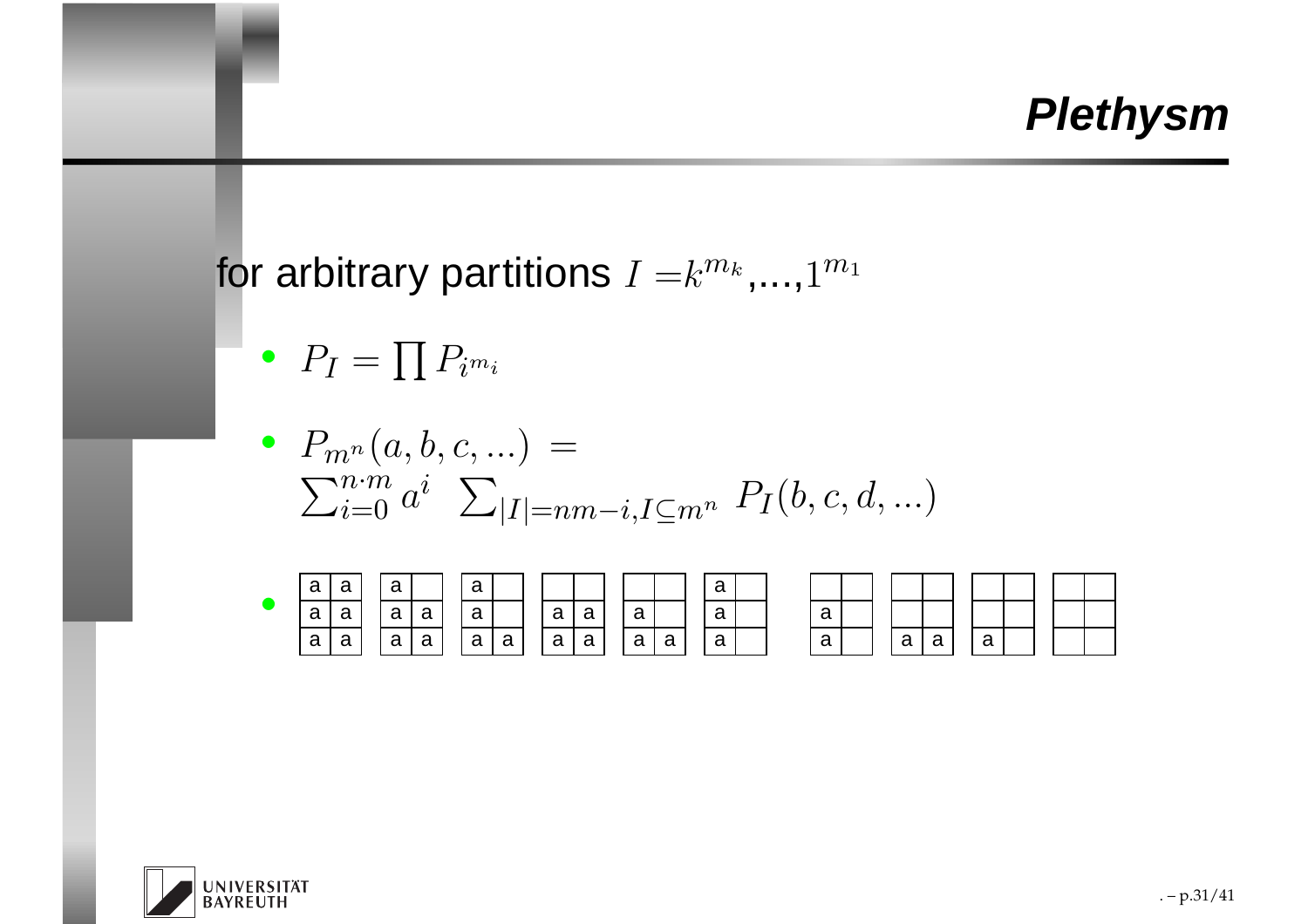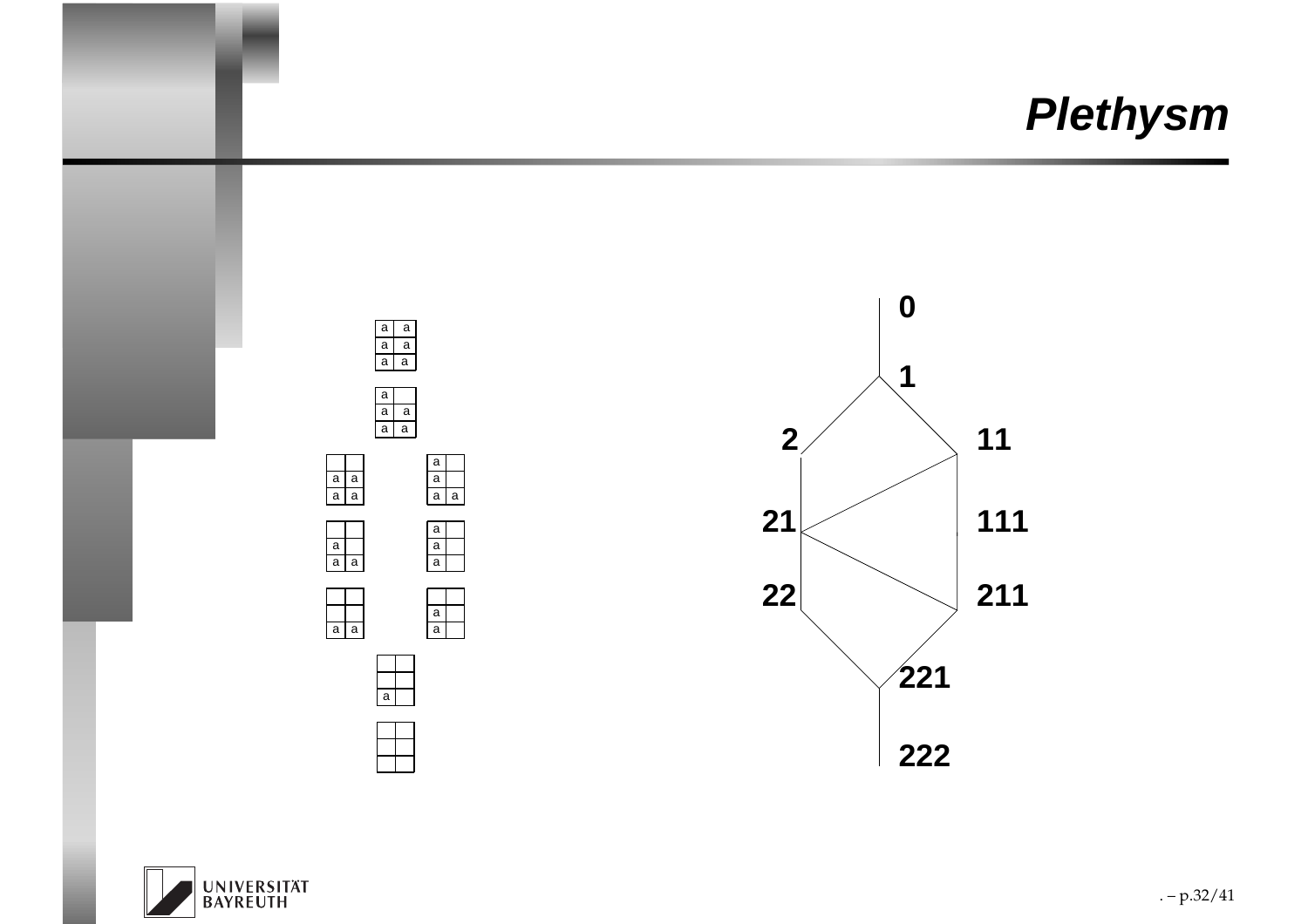- first step: a | a <u>a | a</u> <u>a | a</u>  $\in S_3[S_2] \Rightarrow S_6 \in S_3[S_2]$
- second step:

$$
\frac{\frac{a}{a} P_1}{\frac{a}{a} a} P_1 = S_1
$$

• 
$$
S_6
$$
 without  $\boxed{a | a | a | a | a} = S_1$ 

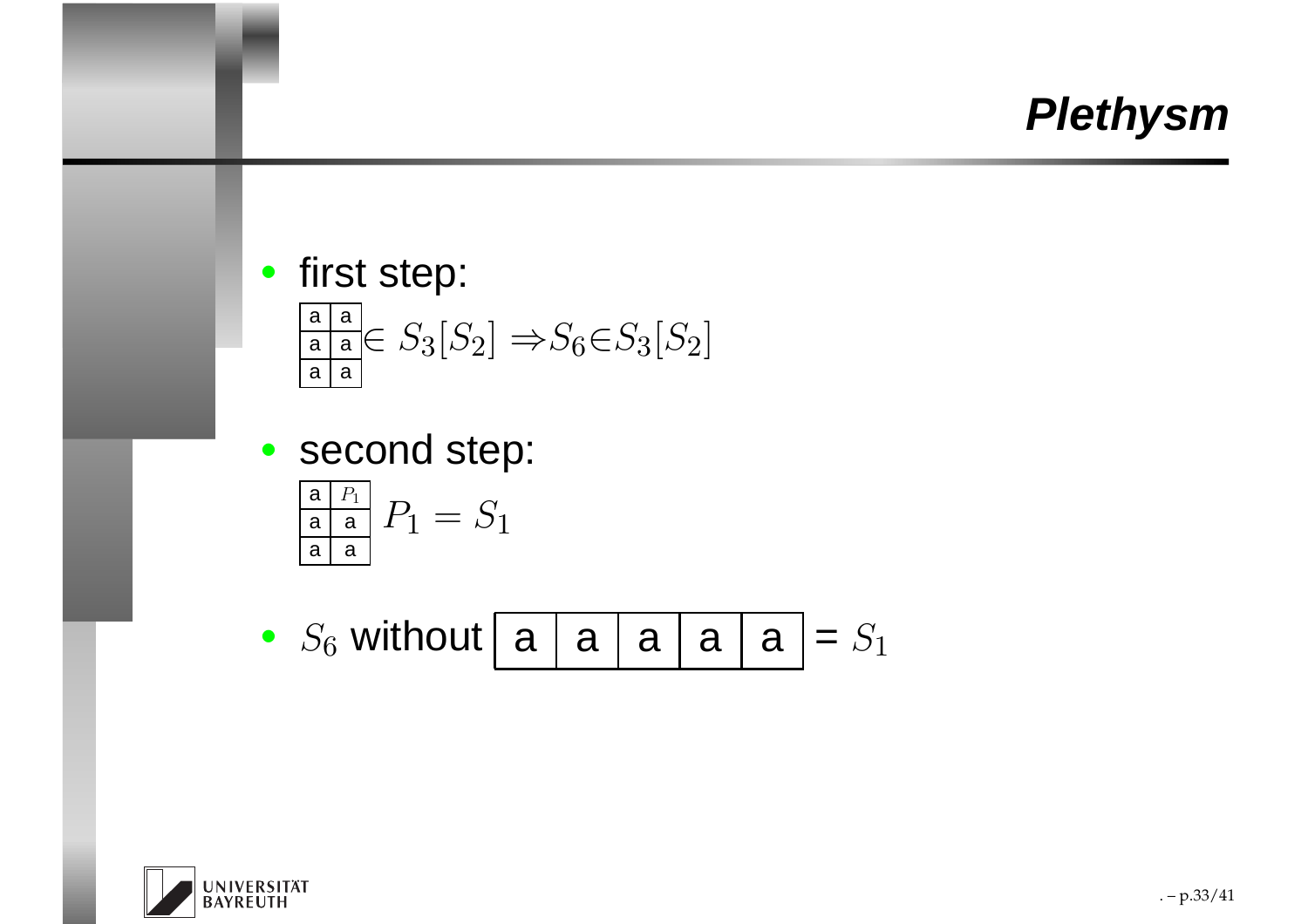\n- third step\n 
$$
\frac{P_2}{\frac{P_2}{\text{a a}}}
$$
\n  $P_2 = S_2$ \n
\n- Answer: 100
\n- Answer: 100
\n- Answer: 100
\n- 400
\n- 401
\n- 401
\n- 402
\n- 403
\n- 404
\n- 405
\n- 406
\n- 407
\n- 408
\n- 409
\n- 400
\n- 400
\n- 401
\n- 400
\n- 401
\n- 401
\n- 400
\n- 401
\n- 400
\n- 401
\n- 402
\n- 403
\n- 404
\n- 400
\n- 400
\n- 401
\n- 400
\n- 401
\n- 401
\n- 402
\n- 403
\n- 404
\n- 405
\n- 406
\n- 408
\n- 409
\n- 400
\n- 400
\n- 400
\n- 401
\n- 401
\n- 400
\n- 401
\n- 400
\n- 401
\n- 401
\n- 402
\n- 403
\n- 400
\n- 400
\n- 401
\n- 400
\n- 401
\n- 402
\n- 403
\n- 400
\n- 401
\n- 402
\n- 403
\n- 404
\n- 400
\n- 401
\n- 402
\n- 403
\n- 404
\n- 405
\n- 405
\n- 406
\n- 409
\n- 400
\n- 400
\n- 401
\n- 400
\n- 4

• 
$$
S_6
$$
 without  $\boxed{a | a | a | a} = S_2$ 

• add to the result:  $S_{42}$ 

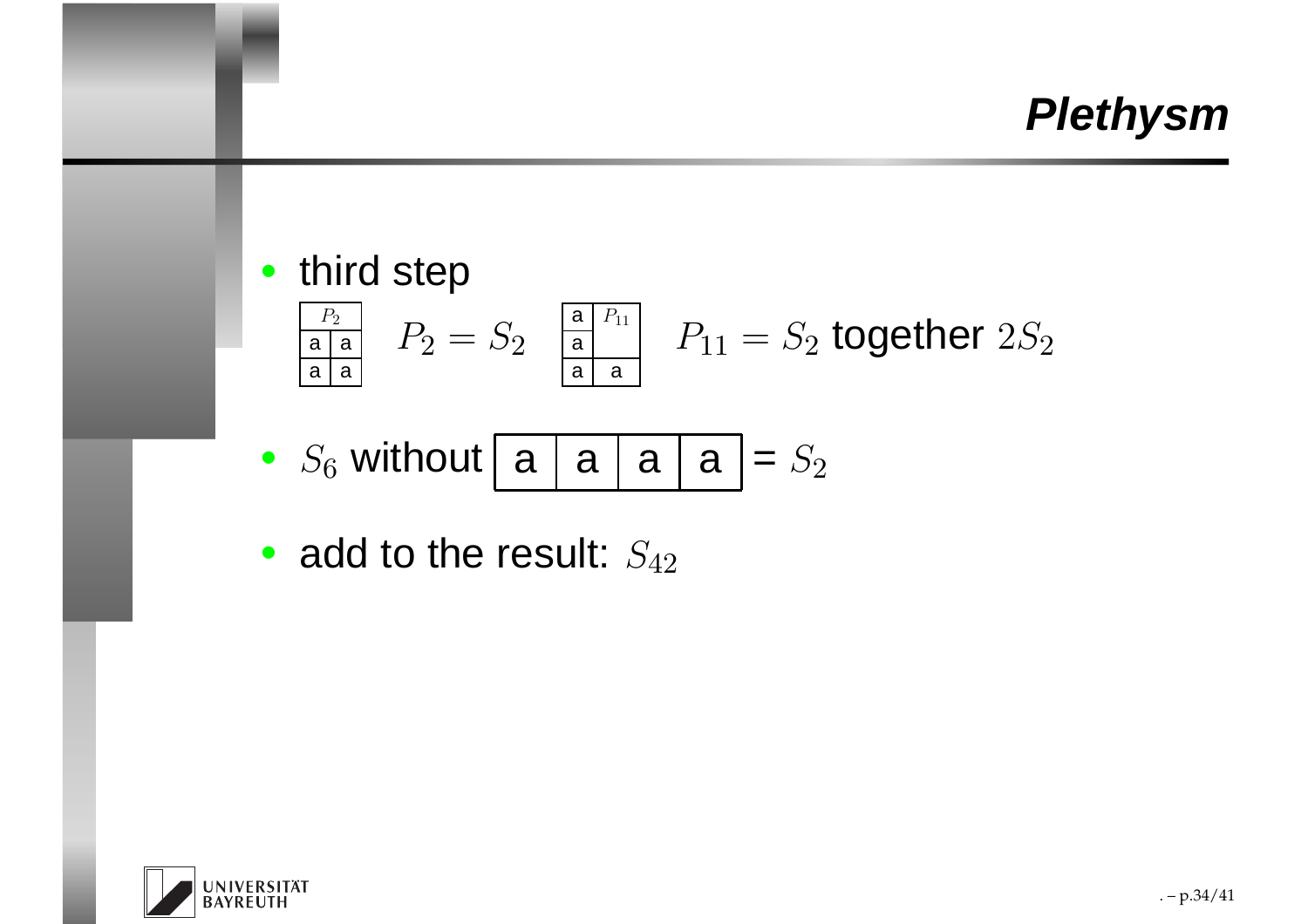• fourth step

$$
\begin{array}{c|c}\n\hline\n\frac{P_{21}}{a} & P_{21} = S_{21} + S_3 \\
\hline\n2S_3 + S_{21}\n\end{array}\n\quad\n\begin{array}{c|c}\n\hline\n\frac{a}{a} & P_{111} \\
\hline\n\frac{a}{a}\n\end{array}\n\quad\nP_{111} = S_3 \text{ together}
$$

• 
$$
S_6 + S_{42}
$$
 without **a a a b a b**  $S_3 + S_{21}$ 

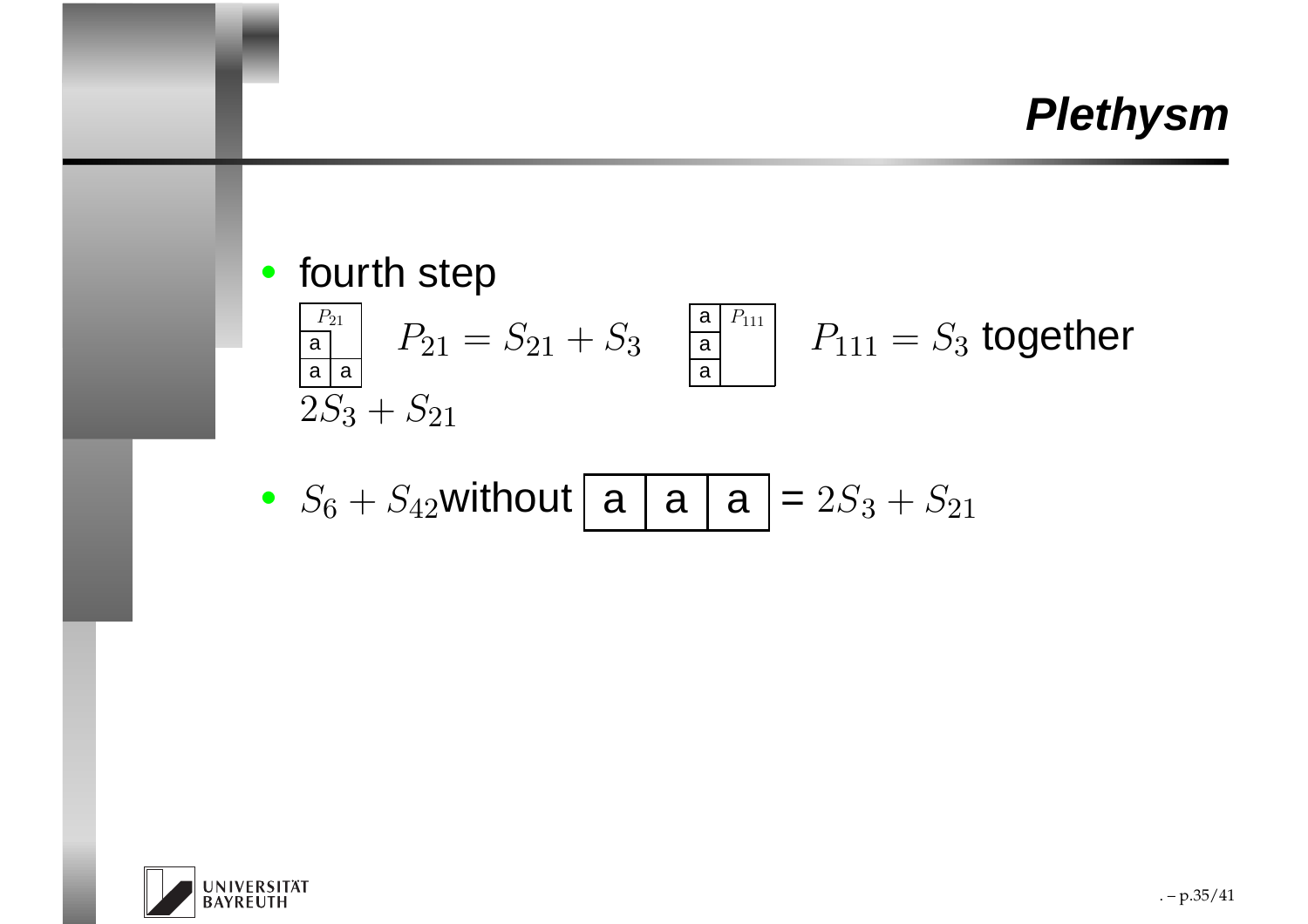#### $S_3[S_2]$

| level          | result         | current                  | needed                    | new       |
|----------------|----------------|--------------------------|---------------------------|-----------|
| 5              | $S_6$          | $S_{6/5} = S_1$          | $S_1$                     |           |
| 4              | $S_6$          | $S_{6/4} = S_2$          | $2S_2$                    | $S_{42}$  |
| 3              | $S_6 + S_{42}$ | $S_{6/3} + S_{42/3} =$   | $2S_3 + S_{21}$           |           |
|                |                | $2S_3 + S_{21}$          |                           |           |
| $\overline{2}$ | $S_6 + S_{42}$ | $S_{6/2} + S_{42/2} =$   | $2S_4 + 2S_{22} + S_{31}$ | $S_{222}$ |
|                |                | $2S_4 + S_{22} + S_{31}$ |                           |           |

$$
S_3[S_2] = S_6 + S_{42} + S_{222}
$$

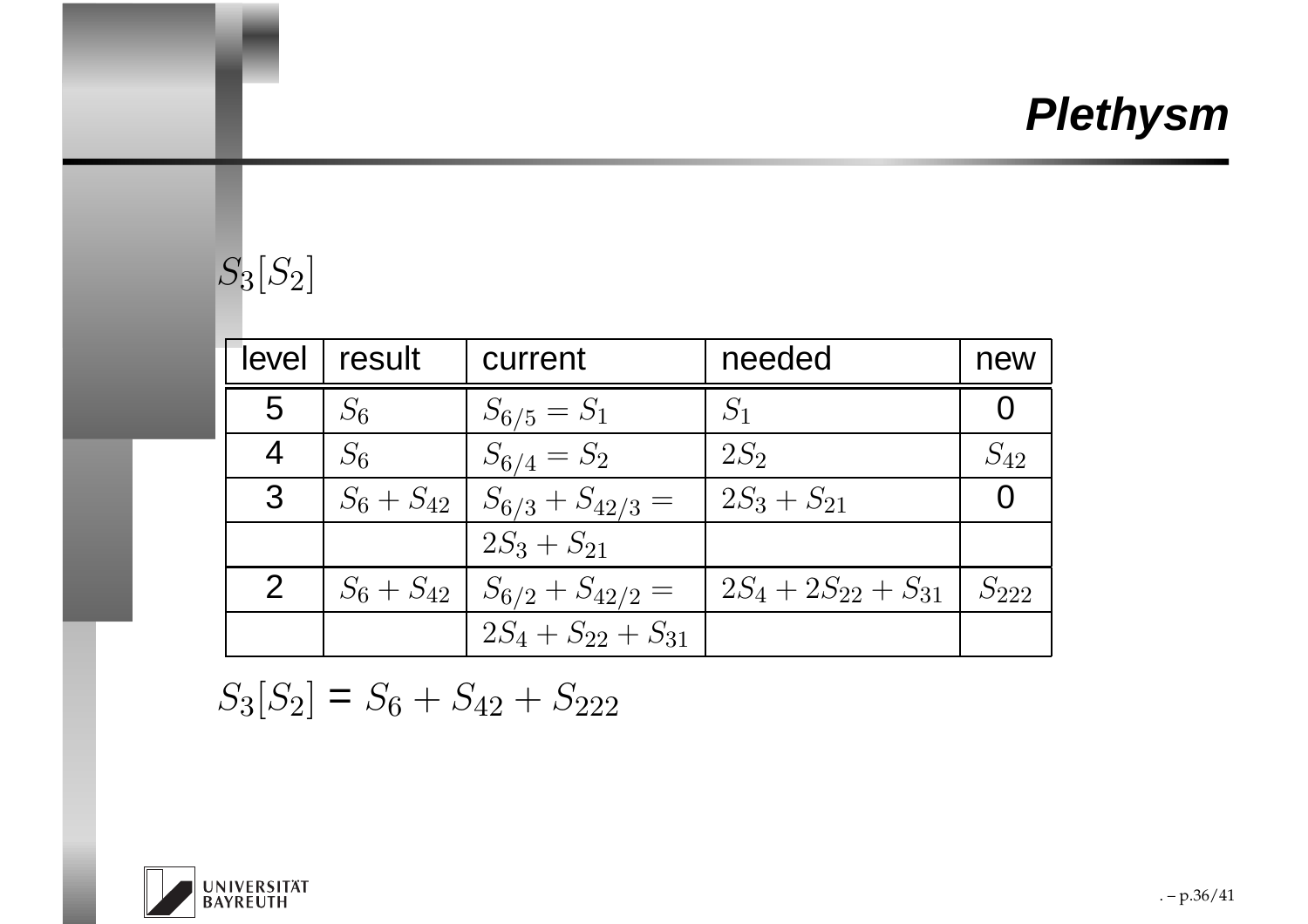- 5 bases, fixed degree
- matrix size = number of partitions
- combinatorial interpretation
- power sum  $\rightarrow$  $\rightarrow$  Schur : character table  $Sym$  $\, n \,$

<span id="page-36-0"></span>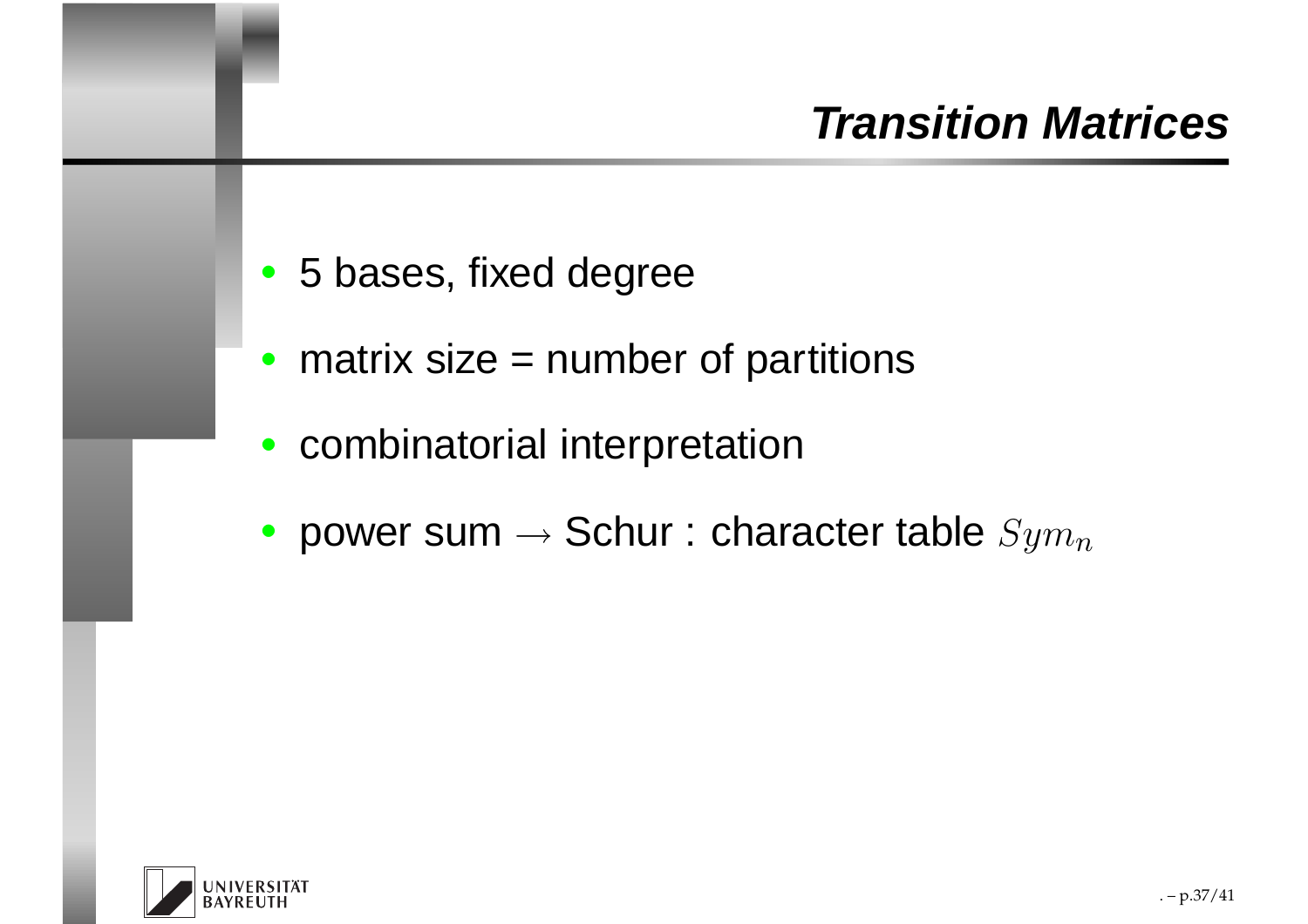### **Transition Matrices**



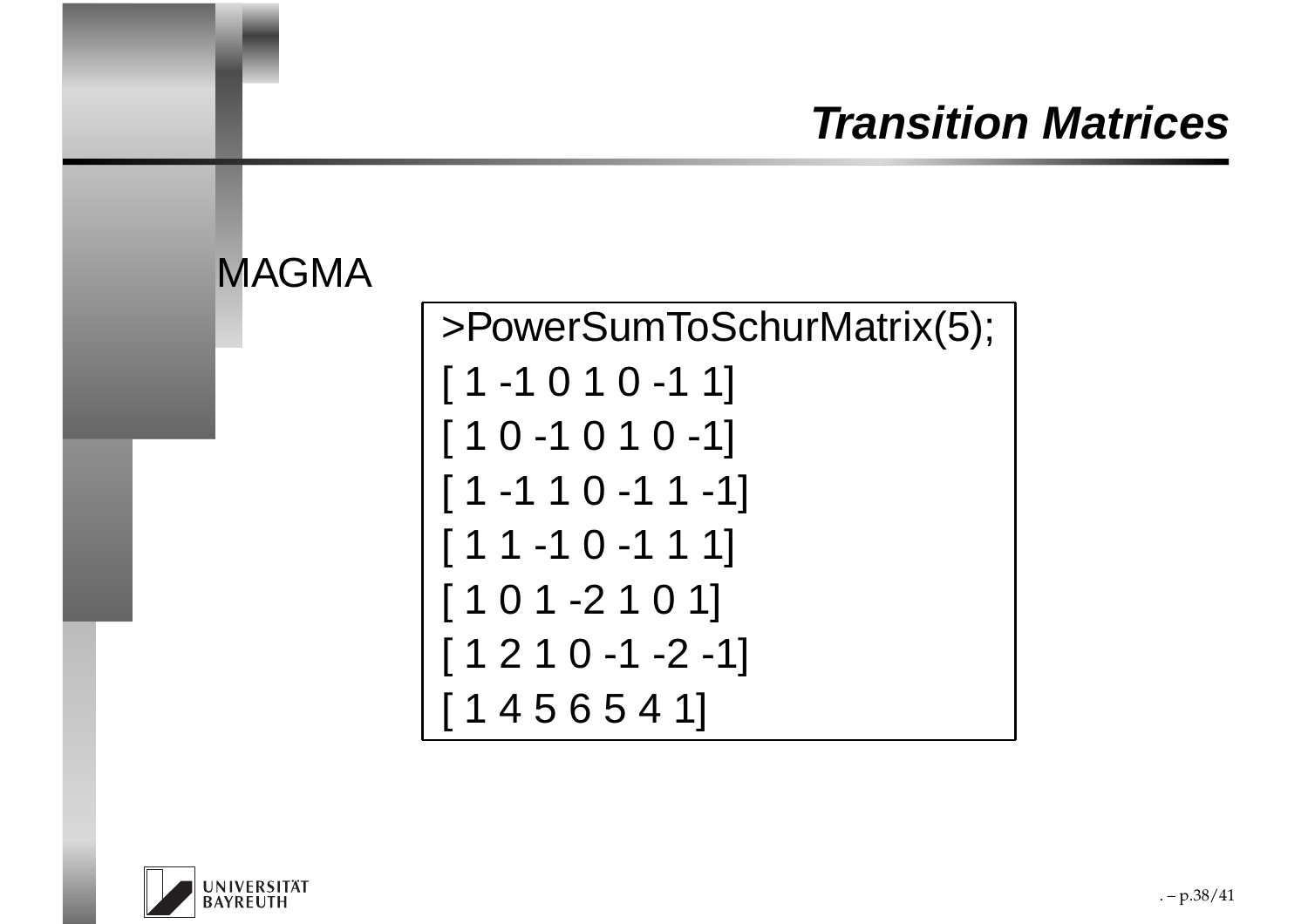### **Transition Matrices**



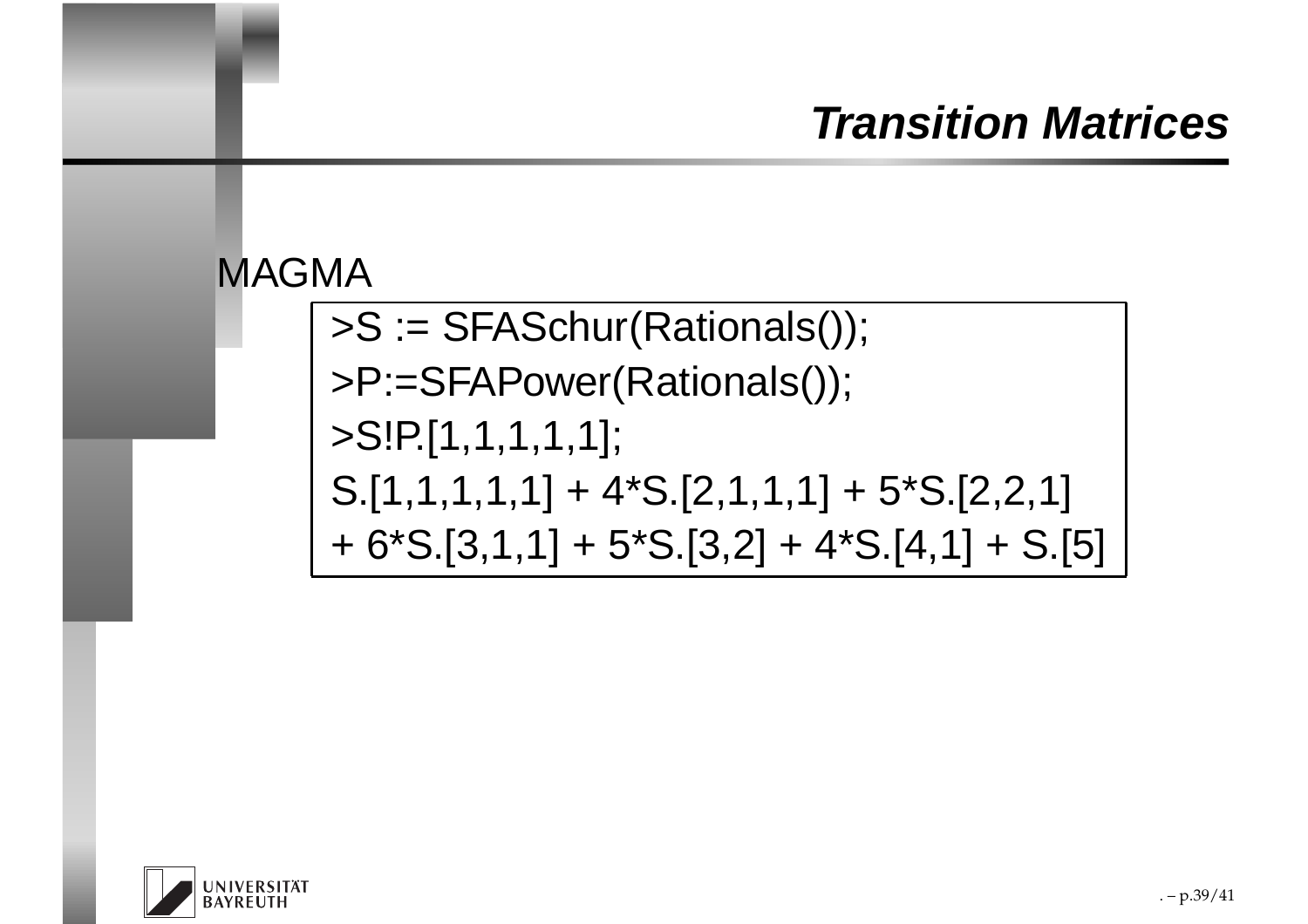### **Transition Matrices**

#### different problems

- $\bullet$  computation of <sup>a</sup> complete matrixuse conjugate partition
- computation of <sup>a</sup> single row
- $\bullet$  computation of <sup>a</sup> single valueMurnaghan Nakayama rule